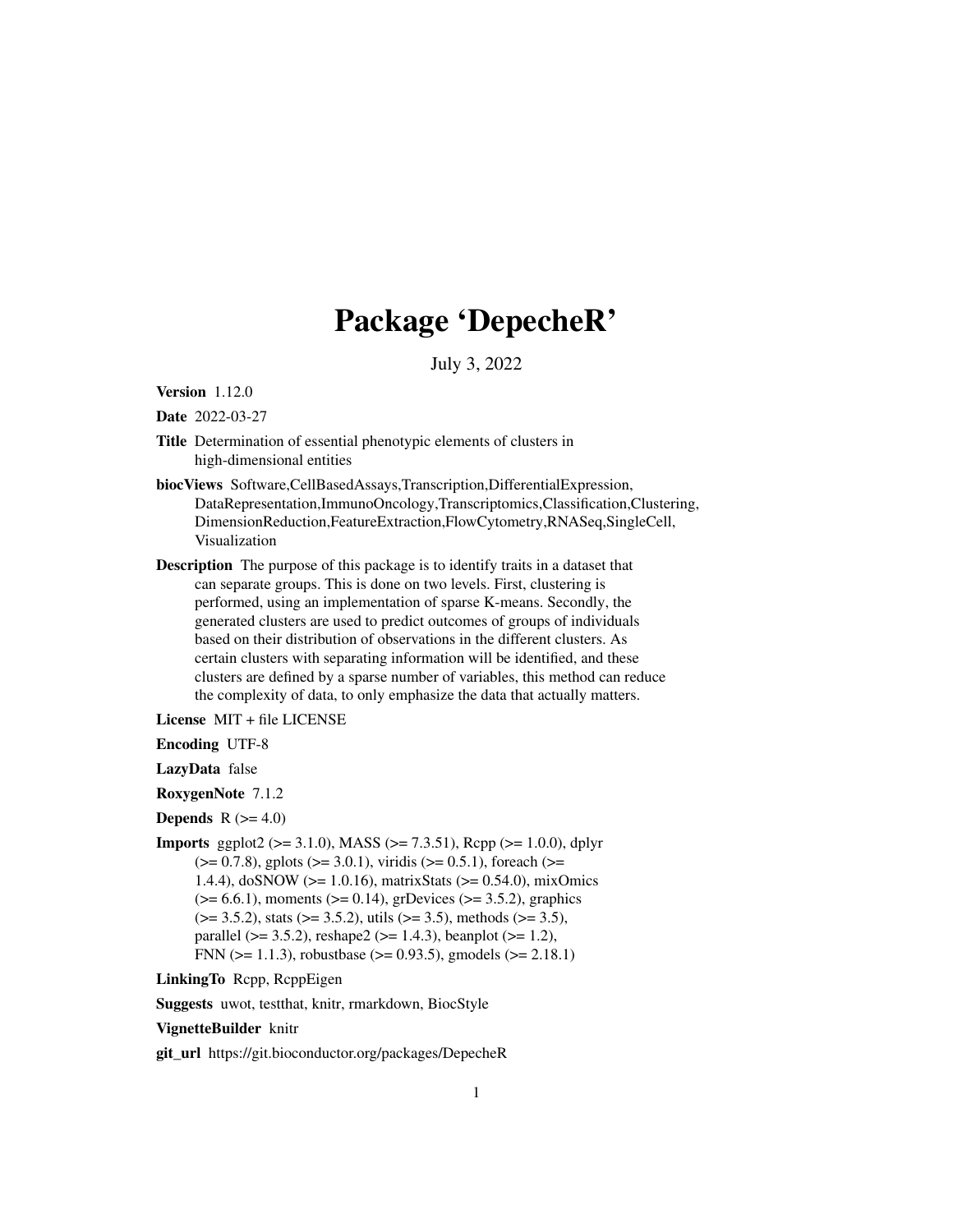git\_branch RELEASE\_3\_15 git\_last\_commit 4a2b9e4 git\_last\_commit\_date 2022-04-26 Date/Publication 2022-07-03 Author Jakob Theorell [aut, cre],

Axel Theorell [aut]

Maintainer Jakob Theorell <jakob.theorell@ki.se>

# R topics documented:

|       |           | 2              |
|-------|-----------|----------------|
|       | dAllocate | 3              |
|       |           | $\overline{4}$ |
|       |           | 7              |
|       |           | 8              |
|       |           | -9             |
|       |           |                |
|       |           |                |
|       |           | -16            |
|       |           | -17            |
|       |           |                |
|       |           |                |
|       |           |                |
|       |           |                |
|       |           | 28             |
|       |           | 29             |
|       |           |                |
|       |           | 30             |
| Index |           | 31             |

DepecheR-package *DepecheR: Determination of essential phenotypic elements of clusters in high-dimensional entities*

### Description

The purpose of this package is to identify traits in a dataset that can separate groups. This is done on two levels. First, clustering is performed, using an implementation of sparse K-means. Secondly, the generated clusters are used to predict outcomes of groups of individuals based on their distribution of observations in the different clusters. As certain clusters with separating information will be identified, and these clusters are defined by a sparse number of variables, this method can reduce the complexity of data, to only emphasize the data that actually matters.

<span id="page-1-0"></span>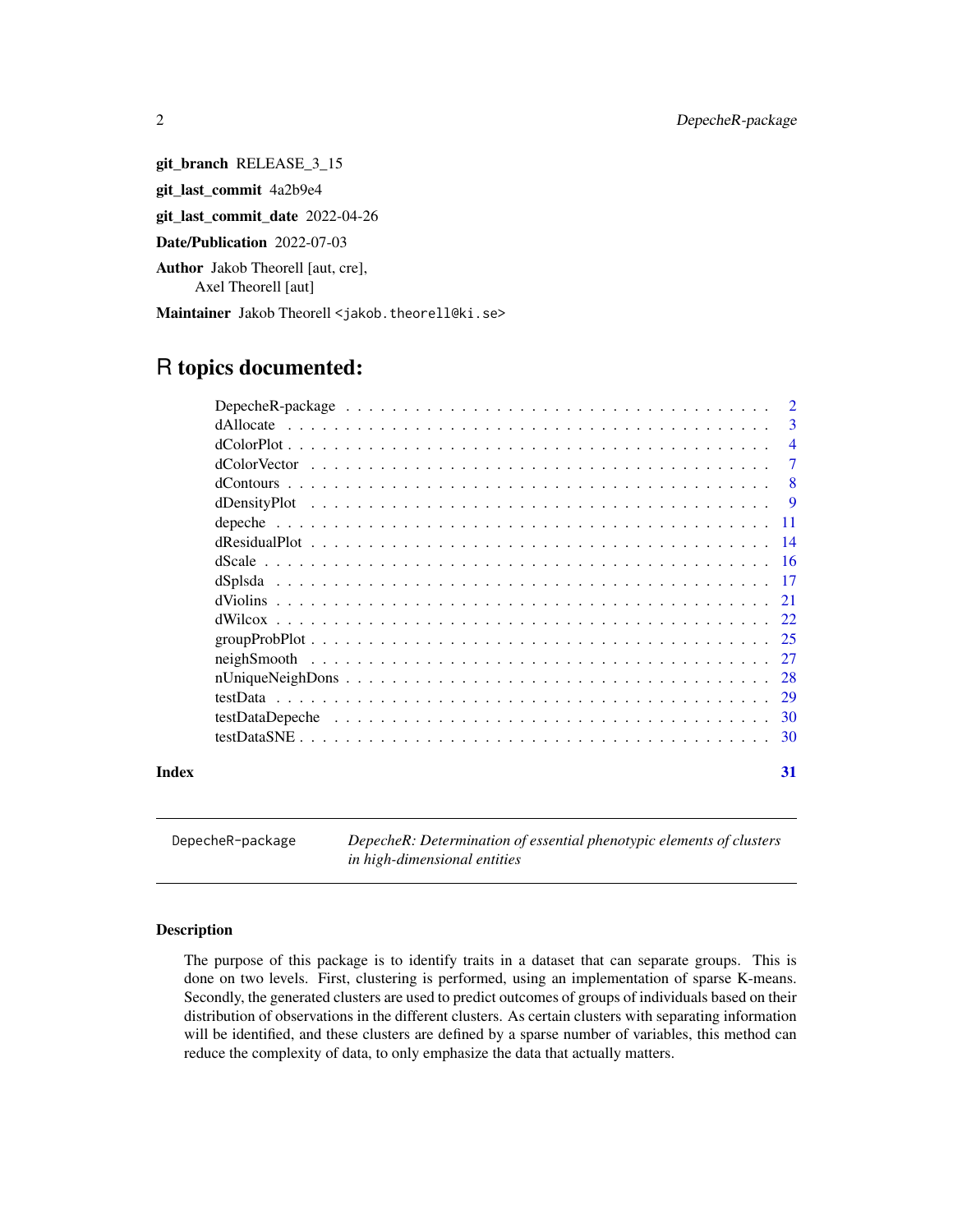#### <span id="page-2-0"></span>dAllocate 3

# Details

The package is indirectly clearly dependent on Rtsne for generation of output. See comment on the github wiki for how to speed Rtsne up.

# Author(s)

Maintainer: Jakob Theorell <jakob.theorell@ki.se>

#### Authors:

• Axel Theorell <axel.theorell@bsse.ethz.ch>

dAllocate *Allocation of observations to pre-established cluster centers.*

# Description

Here, observations of a dataset are allocated to a set of preestablished cluster centers. This is intended to be used for the test set in train-test dataset situations.

#### Usage

```
dAllocate(inDataFrame, depModel)
```
# Arguments

| inDataFrame | A dataset that should be allocated to a set of cluster centers, for example a richer,<br>but less representative dataset, with all datapoints from all donors, instead of<br>only a set number of values from all. |
|-------------|--------------------------------------------------------------------------------------------------------------------------------------------------------------------------------------------------------------------|
| depModel    | This is the result of the original application of the depeche function on the asso-<br>ciated, more representative dataset.                                                                                        |

# Value

A vector with the same length as number of rows in the inDataFrame, where the cluster identity of each observation is noted.

# See Also

[depeche](#page-10-1)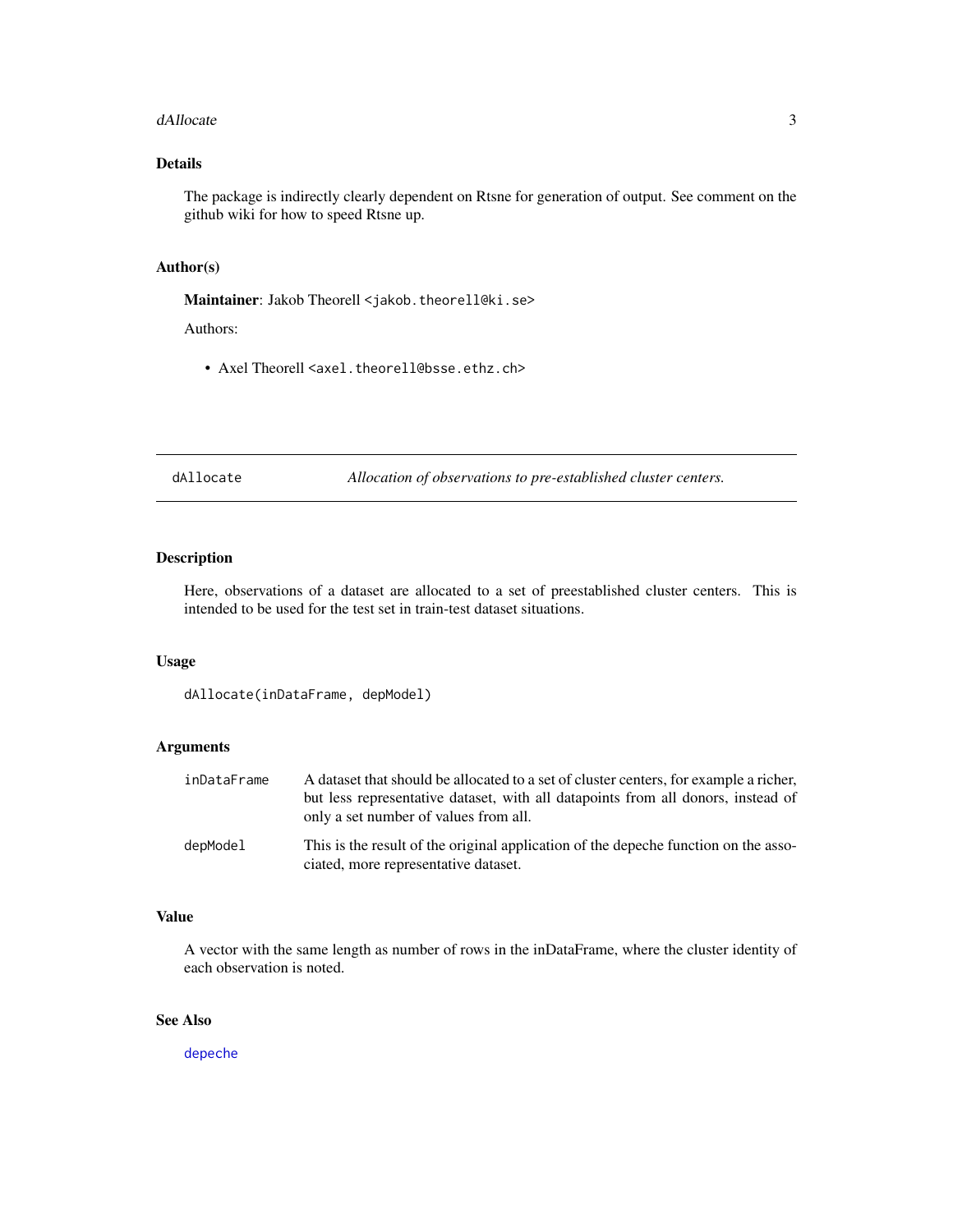# Examples

```
# Retrieve some example data
data(testData)
## Not run:
# Now arbitrarily (for the sake of the example) divide the data into a
# training- and a test set.
testDataSample <- sample(1:nrow(testData), size = 10000)
testDataTrain <- testData[testDataSample, ]
testDataTest <- testData[-testDataSample, ]
# Run the depeche function for the train set
depeche_train <- depeche(testDataTrain[, 2:15],
    maxIter = 20,
    sampleSize = 1000
\lambda# Allocate the test dataset to the centers of the train dataset
depeche_test <- dAllocate(testDataTest[, 2:15], depeche_train
)
# And finally plot the two groups to see how great the overlap was:
clustVecList <- list(list("Ids" =testDataTrain$ids,
                          "Clusters" = depeche_train$clusterVector),
                     list("Ids" =testDataTest$ids,
                          "Clusters" = depeche_test))
tablePerId <- do.call("rbind", lapply(seq_along(clustVecList), function(x){
                                      locDat <- clustVecList[[x]]
                                      locRes <- apply(as.matrix(table(
                                      locDat$Ids, locDat$Clusters)),
                                      1, function(y) y/sum(y))
                                      locResLong <- reshape2::melt(locRes)
                                      colnames(locResLong) <-
                                      c("Cluster", "Donor", "Fraction")
                                      locResLong$Group <- x
                                      locResLong
                                      }))
tablePerId$Cluster <- as.factor(tablePerId$Cluster)
tablePerId$Group <- as.factor(tablePerId$Group)
library(ggplot2)
ggplot(data=tablePerId, aes(x=Cluster, y=Fraction,
        fill=Group)) + geom_boxplot() + theme_bw()
## End(Not run)
```
<span id="page-3-1"></span>dColorPlot *Display third variable as color on a 2D plot*

<span id="page-3-0"></span>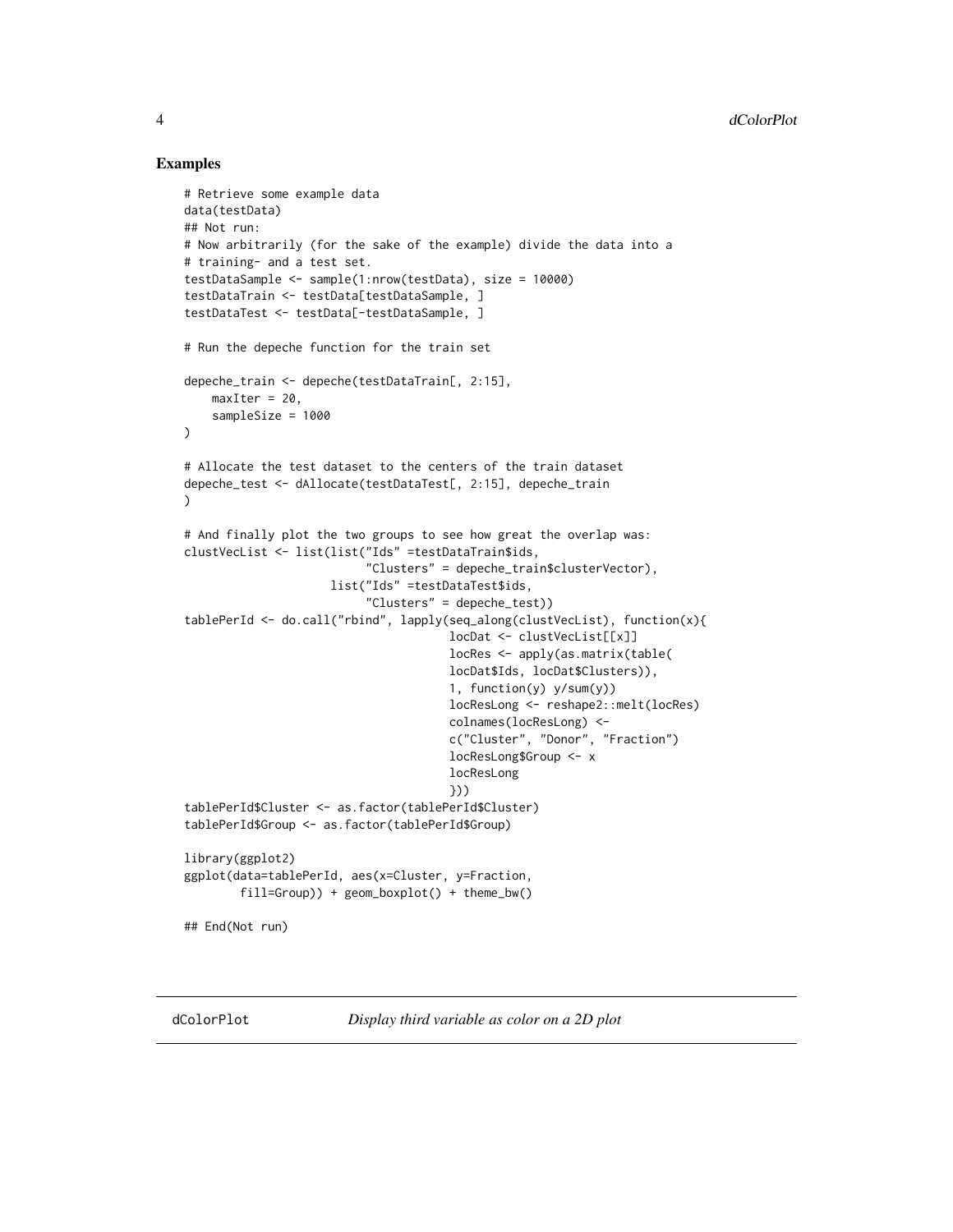#### <span id="page-4-0"></span>dColorPlot 5

# Description

Function to overlay one variable for a set of observations on a field created by two other variables known for the same observations. The plot is constructed primarily for displaying variables on 2D-stochastic neighbour embedding fields, but can be used for any sets of (two or) three variables known for the same observations. As the number of datapoints is often very high, the files would, if saved as pdf of another vector based file type become extremely big. For this reason, the plots are saved as jpeg and no axes or anything alike are added, to simplify usage in publications.

# Usage

```
dColorPlot(
  colorData,
  controlData,
 xYData,
  colorScale = "rich_colors",
 plotName = "default",
  densContour = TRUE,
  title = FALSE,
 plotDir = "default",
  truncate = TRUE,
 bandColor = "black",
 dotSize = 500/sqrt(nrow(xYData)),
 continuous = "default",
 multiCore = "default",
 nCores = "default",
  createOutput = TRUE
)
```

| colorData   | A numeric matrix or data frame or a vector, be it numeric, charater or factor, that<br>should be used to define the colors on the plot. A pre-made vector of colors is<br>also accepted.                                                                                                                                                                                    |
|-------------|-----------------------------------------------------------------------------------------------------------------------------------------------------------------------------------------------------------------------------------------------------------------------------------------------------------------------------------------------------------------------------|
| controlData | Optional. A numeric/integer vector or dataframe of values that could be used<br>to define the range of the colorData. If no control data is present, the function<br>defaults to using the colorData as control data.                                                                                                                                                       |
| xYData      | These variables create the field on which the colorData will be displayed. It<br>needs to be a matrix or dataframe with two columns and the same number of<br>rows as the colorData object.                                                                                                                                                                                 |
| colorScale  | This argument controls the colors in the plot. See dColorVector for alterna-<br>tives.                                                                                                                                                                                                                                                                                      |
| plotName    | The name(s) for the plot(s). 'default' returns the column names of the colorData<br>object in the case this is a data frame and otherwise returns the somewhat generic<br>name 'testVariable'. It can be substituted with a string (in the case colorData is<br>a vector) or vector of strings, as long as it has the same length as the number of<br>columns in colorData. |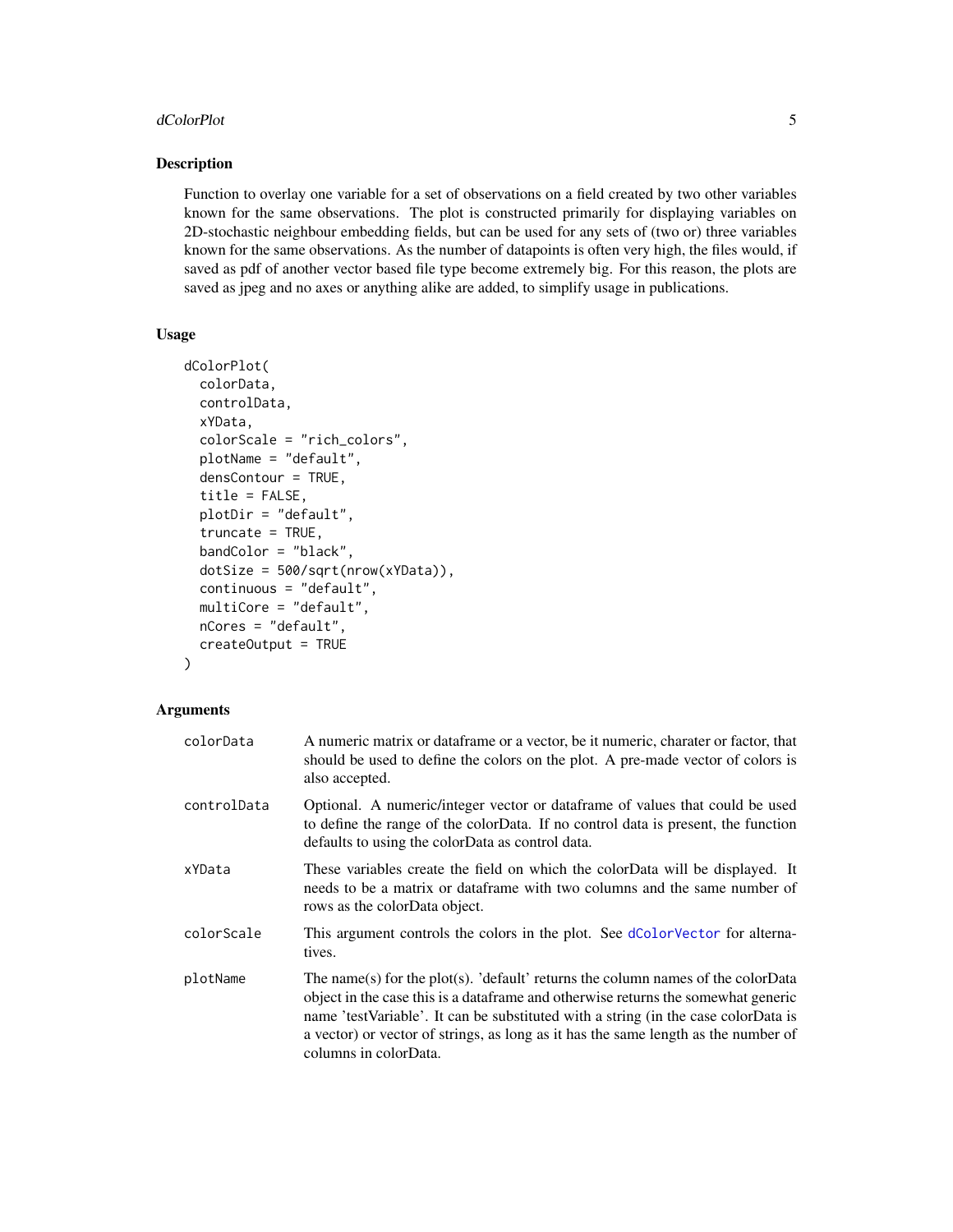<span id="page-5-0"></span>

| densContour  | If density contours should be created for the $plot(s)$ or not. Defaults to TRUE.<br>If a density object, as generated by dContours, is included, this will be used<br>instead.                                                                                                                                                      |
|--------------|--------------------------------------------------------------------------------------------------------------------------------------------------------------------------------------------------------------------------------------------------------------------------------------------------------------------------------------|
| title        | If there should be a title displayed on the plotting field. As the plotting field is<br>saved a jpeg, this title cannot be removed as an object afterwards, as it is saved<br>as coloured pixels. To simplify usage for publication, the default is FALSE, as<br>the files are still named, eventhough no title appears on the plot. |
| plotDir      | If different from the current directory. If specified and non-existent, the function<br>creates it. If "." is specified, the plots will be saved at the current directory. By<br>default, a new directory is added if the created plots will be more than 1.                                                                         |
| truncate     | If truncation of the most extreme values should be performed for the visual-<br>izations. Three possible values: TRUE, FALSE, and a vector with two values<br>indicating the low and high threshold quantiles for truncation.                                                                                                        |
| bandColor    | The color of the contour bands. Defaults to black.                                                                                                                                                                                                                                                                                   |
| dotSize      | Simply the size of the dots. The default makes the dots maller the more obser-<br>vations that are included.                                                                                                                                                                                                                         |
| continuous   | Boolean. Is the colorData parameter continuous? If default, then only numeric<br>vectors with more than 20 values are considered continuous. This only applies<br>to situations with single vectors. In situations where a dataframe is added as<br>colorData, all variables are considered continuous.                              |
| multiCore    | If the algorithm should be performed on multiple cores. This increases the speed<br>if the dataset is medium-large (>100000 rows) and has at least 5 columns. De-<br>fault is TRUE when these above criteria are met and FALSE otherwise.                                                                                            |
| nCores       | If multiCore is TRUE, then this sets the number of parallel processes. The de-<br>fault is currently 87.5 percent with a cap on 10 cores, as no speed increase is<br>generally seen above 10 cores for normal computers.                                                                                                             |
| createOutput | For testing purposes. Defaults to TRUE. If FALSE, no plots are generated.                                                                                                                                                                                                                                                            |

Plots showing the colorData displayed as color on the field created by xYData.

# See Also

[dDensityPlot](#page-8-1), [dResidualPlot](#page-13-1), [dWilcox](#page-21-1), [dColorVector](#page-6-1)

# Examples

```
# Load some data
data(testData)
## Not run:
# Load or create the dimensions that you want to plot the result over.
# uwot::umap recommended due to speed, but tSNE or other method would
# work as fine.
data(testDataSNE)
```
# Run the function for two of the variables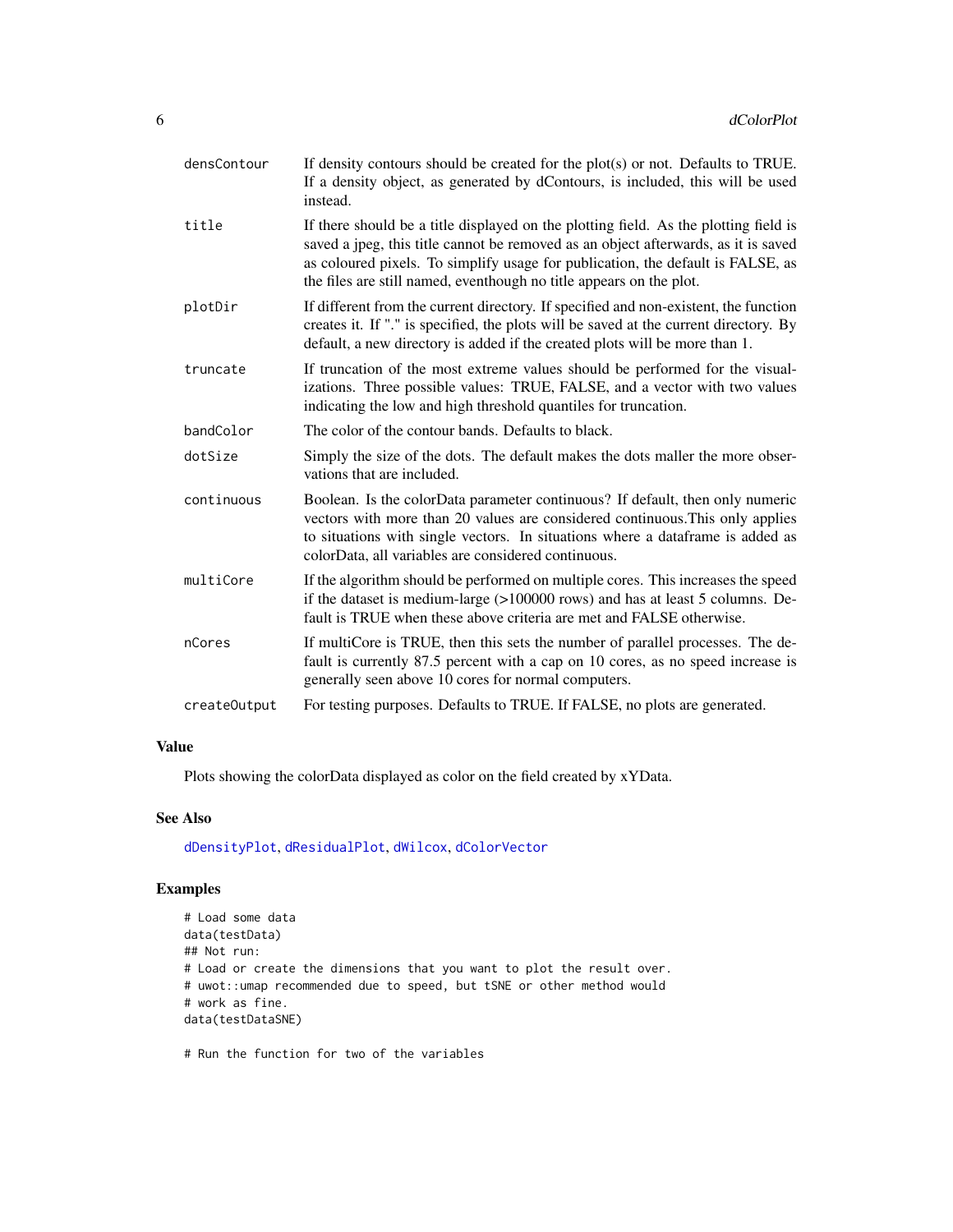#### <span id="page-6-0"></span>dColorVector 7 and 2008 and 2008 and 2008 and 2008 and 2008 and 2008 and 2008 and 2008 and 2008 and 2008 and 20

```
dColorPlot(colorData = testData[2:3], xYData = testDataSNE$Y)
# Now each depeche cluster is plotted separately and together.
# Run the clustering function. For more rapid example execution,
# a depeche clustering of the data is included
# testDataDepeche <- depeche(testData[,2:15])
data(testDataDepeche)
dColorPlot(
    colorData = testDataDepeche$clusterVector,
   xYData = testDataSNE$Y, plotName = "clusters"
)
## End(Not run)
```
<span id="page-6-1"></span>dColorVector *Create a vector of colors of the same length as the data*

#### Description

This function takes a vector x and a shorter ordering vector with all the unique values of the x vector in the specific order that the colors should be in and returns a vector of RGB colors the same length as the initial x vector.

# Usage

```
dColorVector(x, colorOrder = unique(x), colorScale = "viridis")
```
# Arguments

| x          | Any vector.                                                                                                                                                                                                                                                                                                                     |
|------------|---------------------------------------------------------------------------------------------------------------------------------------------------------------------------------------------------------------------------------------------------------------------------------------------------------------------------------|
| colorOrder | The order that the colors should be in in the output vector. Defaults to the order<br>that the unique values in x occurs.                                                                                                                                                                                                       |
| colorScale | The color scale. Inherited from the viridis, gplots and grDevices packages (and<br>the package-specific 'dark_rainbow'). Seven possible scales are pre-made: in-<br>ferno, magma, plasma, viridis, rich_colors, rainbow and dark_rainbow. User<br>specified vectors of colors (e.g. c('#FF0033', '#03AF49')) are also accepted. |

#### Value

A vector, the same length as x with each unique value substitutet with a color.

### See Also

[dDensityPlot](#page-8-1), [dColorPlot](#page-3-1), [dViolins](#page-20-1)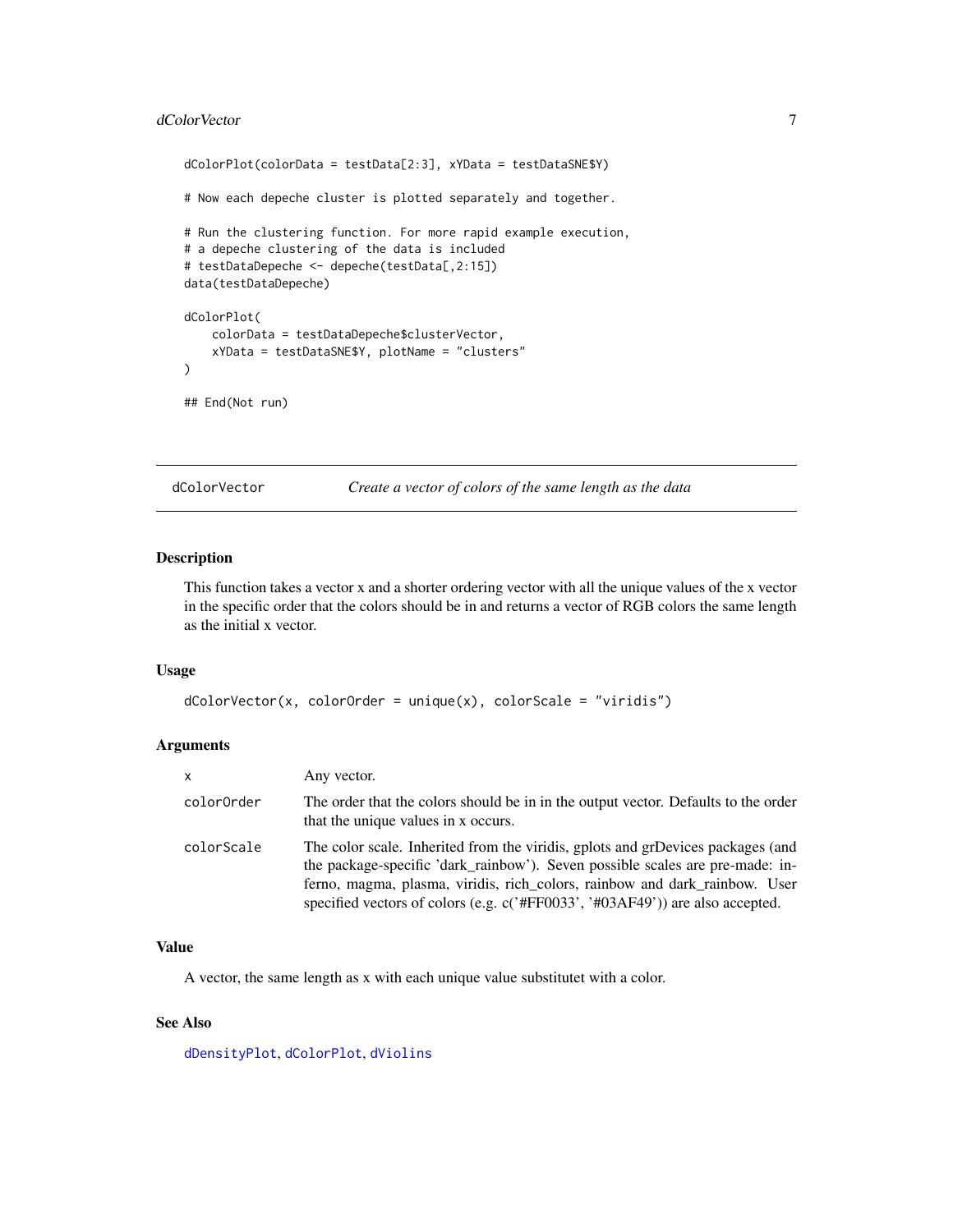#### Examples

```
# Load some data
data(testData)
testColor <- dColorVector(testData$ids, colorScale = "plasma")
# In this case, each of the 97 individual donors in the dataset has gotten
# their own color code:
table(testColor)
```
dContours *Create density contours for two-dimensional data.*

# Description

Here, contour lines for two-dimensional data are construced. It is primarily thought to be used in the context of SNE plots in this package. This function is used both internally in other functions suchas sneFluoroPlot and sneDensityPlot, but also as a standalone function, as it increases speed greatly to generate the density curves only once per overall analysis.

#### Usage

```
dContours(xYData, control, n = 100)
```
#### Arguments

| xYData  | A data frame with two columns containing position information for each obser-<br>vation in the dataset. Typically, this is the raw result from the SNE analysis.                                               |
|---------|----------------------------------------------------------------------------------------------------------------------------------------------------------------------------------------------------------------|
| control | A numeric/integer vector or dataframe of values that could be used to define the<br>range in the internal dScale. If no control data is present, the function defaults<br>to using the indata as control data. |
| n       | The number fo grid points. Default is 100.                                                                                                                                                                     |

#### Value

A list of three components

x, y The x and y coordinates of the grid points, vectors of length n.

z An n[1] by n[2] matrix of the estimated density: rows correspond to the value of x, columns to the value of y.

### See Also

[dColorPlot](#page-3-1), [dDensityPlot](#page-8-1), [dResidualPlot](#page-13-1), [dWilcox](#page-21-1)

<span id="page-7-0"></span>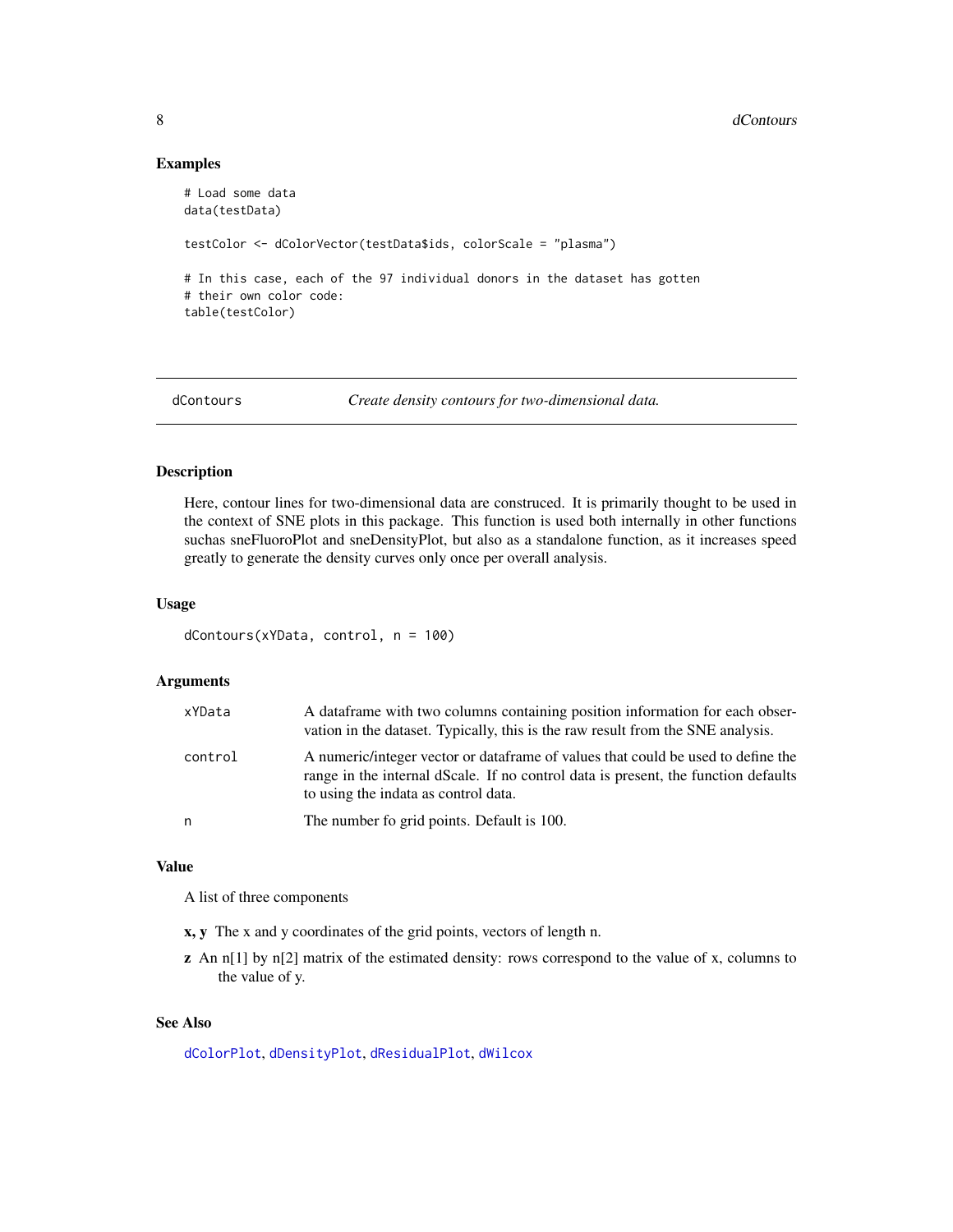# <span id="page-8-0"></span>dDensityPlot 9

# Examples

```
# Load the test SNE data
data(testDataSNE)
```
# Run the function contour\_result <- dContours(testDataSNE\$Y)

<span id="page-8-1"></span>dDensityPlot *Display density on 2D plot*

# Description

Function to show density for a set of observations on a field created by two variables. The plot is constructed primarily for displaying density of 2D-stochastic neighbour embedding fields, but can be used for any sets of two known for the same observations. As the number of datapoints is often very high, the files would, if saved as pdf of another vector based file type become big. For this reason, the plots are saved as jpeg and no axes or anything alike are added, to simplify usage in publications.

#### Usage

```
dDensityPlot(
  xYData,
  colorScale = "default",
  plotName = "All_density",
  idsVector,
  densContour = TRUE,
  title = FALSE,
  plotDir = "default",
  bandColor = "black",
  dotSize = 500/sqrt(nrow(xYData)),
  createOutput = TRUE
)
```

| xYData     | A dataframe or matrix with two columns. Each row contains information about<br>the x and y positition in the field for that observation. |
|------------|------------------------------------------------------------------------------------------------------------------------------------------|
| colorScale | This gives the specific color for the densest part of the plot(s). It has three<br>possible values:                                      |
|            | A specific color, e.g. 'red' or '#FF0000' If no ids Vector provided                                                                      |
|            | A color scale from dColorVector If idsVector provided. See dColorVector<br>for alternatives.                                             |
|            | "default" "One color (blue) if no ids Vector is provided, and otherwise the<br>viridis color scale.                                      |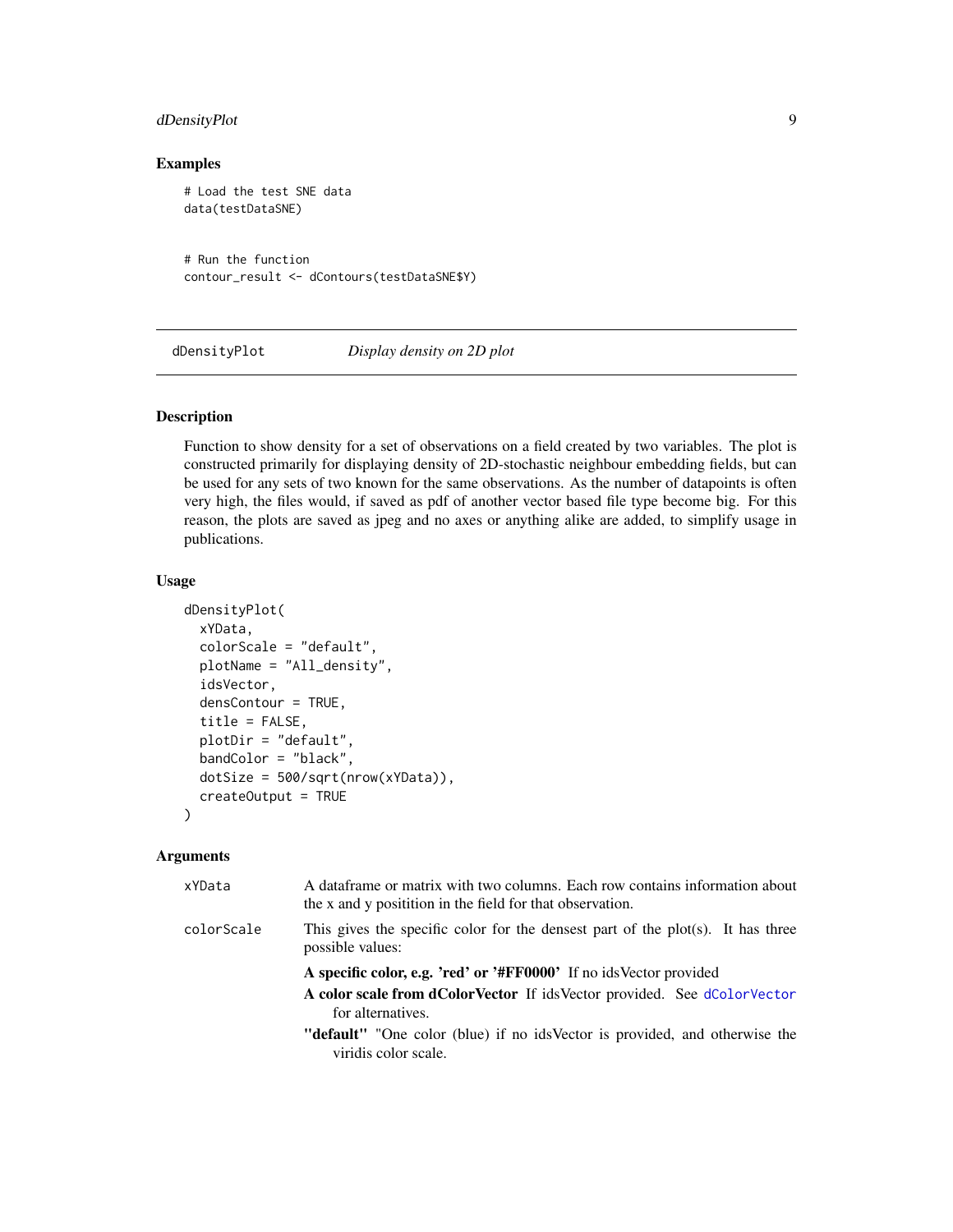<span id="page-9-0"></span>

| plotName     | A name that is common to all density plots created. It can be the groups name,<br>e.g. 'Malaria patients' or 'Clusters'. If only one plot is created, the name is still<br>taken from here.                                                                                                                                            |
|--------------|----------------------------------------------------------------------------------------------------------------------------------------------------------------------------------------------------------------------------------------------------------------------------------------------------------------------------------------|
| idsVector    | Optional. Vector with the same length as xYData containing information about<br>the id of each observation. If provided, density plots for each individual id and<br>all ids together are produced.                                                                                                                                    |
| densContour  | If density contours should be created for the plot(s) or not. Defaults to TRUE. If<br>a density object, as generated by dContours, is included, this will be used for the<br>internal scaling of the plot, allowing for density distribution checks of different<br>subcompartments of the data with the same scaling.                 |
| title        | If there should be a title displayed on the plotting field. As the plotting field is<br>saved as a png, this title cannot be removed as an object afterwards, as it is saved<br>as coloured pixels. To simplify usage for publication, the default is FALSE, as<br>the files are still named, eventhough no title appears on the plot. |
| plotDir      | If different from the current directory. If not "." and non-existent, the function<br>creates it. Default is "." if ids Vector is not specified and otherwise paste0("Density<br>plots for ", plotName, "s").                                                                                                                          |
| bandColor    | The color of the contour bands. Defaults to black.                                                                                                                                                                                                                                                                                     |
| dotSize      | Simply the size of the dots. The default makes the dots smaller the more obser-<br>vations that are included.                                                                                                                                                                                                                          |
| createOutput | For testing purposes. Defaults to TRUE. If FALSE, no output is generated.                                                                                                                                                                                                                                                              |

Plots showing the densities of the specific xYData (subset) displayed as color on the field created by the same xYData (subset).

### See Also

[dColorPlot](#page-3-1), [dResidualPlot](#page-13-1), [dWilcox](#page-21-1), [dColorVector](#page-6-1)

# Examples

```
# Load some data
data(testData)
## Not run:
# Load or create the dimensions that you want to plot the result over.
# uwot::umap recommended due to speed, but tSNE or other method would
# work as fine.
data(testDataSNE)
# Plot all data together
dDensityPlot(xYData = testDataSNE$Y)
# Now each depeche cluster is plotted separately and together.
```
# Run the clustering function. For more rapid example execution,

```
# a depeche clustering of the data is included
```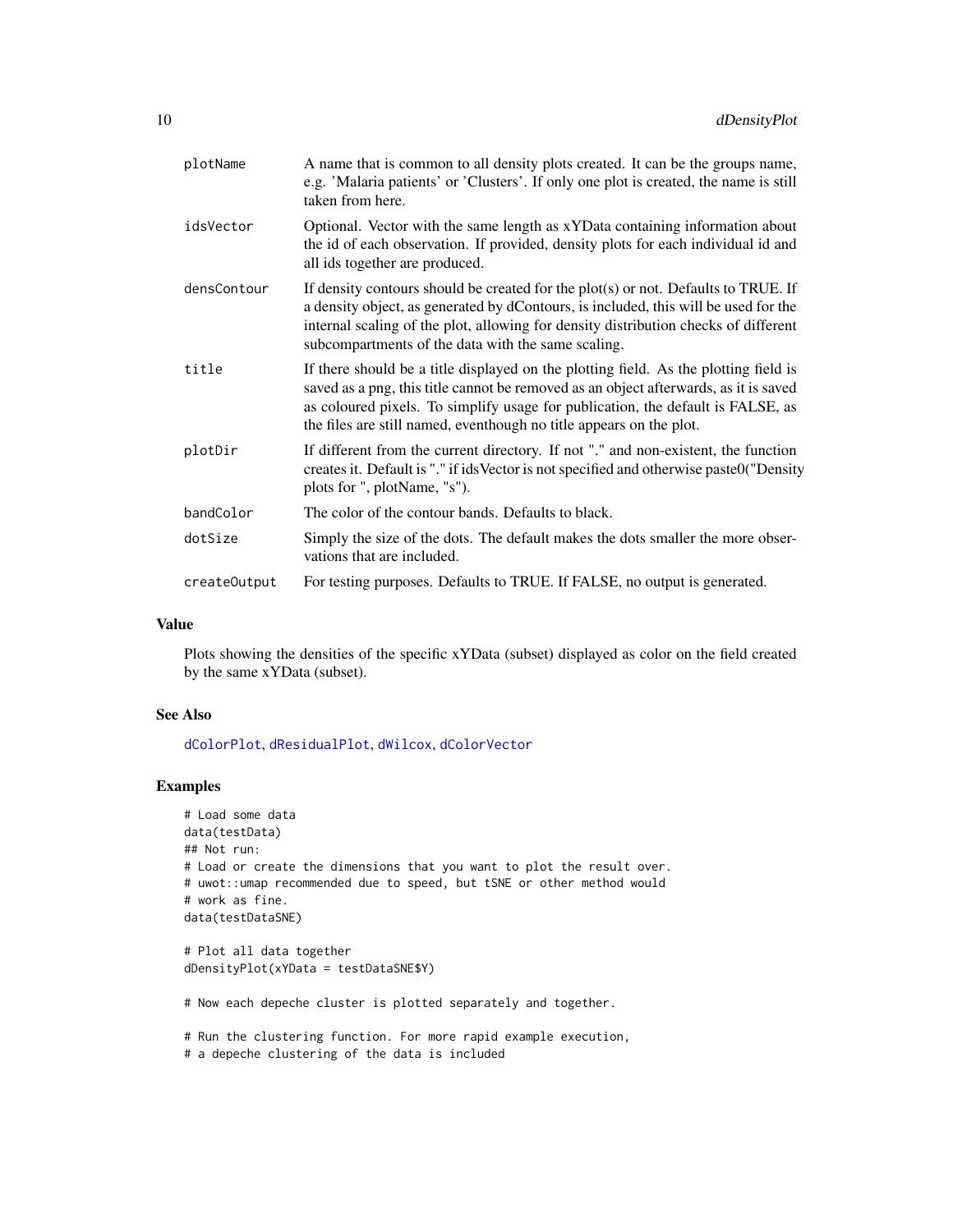#### <span id="page-10-0"></span>depeche to the state of the state of the state of the state of the state of the state of the state of the state of the state of the state of the state of the state of the state of the state of the state of the state of the

```
# testDataDepeche <- depeche(testData[,2:15])
data(testDataDepeche)
dDensityPlot(
   xYData = testDataSNE$Y,
    idsVector = testDataDepeche$clusterVector,
   plotName = "cluster"
)
## End(Not run)
```
<span id="page-10-1"></span>

```
depeche Perform optimization and penalized K-means clustering
```
#### Description

This is the central function of the package. As input, only a dataset is required. It starts by performing optimizations and then performs clustering based on the values identified in the optimization step.

#### Usage

```
depeche(
  inDataFrame,
  samplingSubset = seq_len(nrow(inDataFrame)),
  penalties = 2^sseq(0, 5, by = 0.5),
  sampleSize = "default",
  selectionSampleSize = "default",
  k = 30,minARIImprovement = 0.01,
  optimARI = 0.95,
 maxIter = 100,log20ff = FALSE,center = "default",
  scale = TRUE,
  nCores = "default",
 plotDir = "."createOutput = TRUE
)
```
# Arguments

inDataFrame A dataframe or matrix with the data that will be used to create the clustering. Cytometry data should be transformed using biexponential, arcsinh transformation or similar, and day-to-day normalizations should to be performed for all data if not all data has been acquired on the same run. Scaling, etc, is on the other hand performed within the function.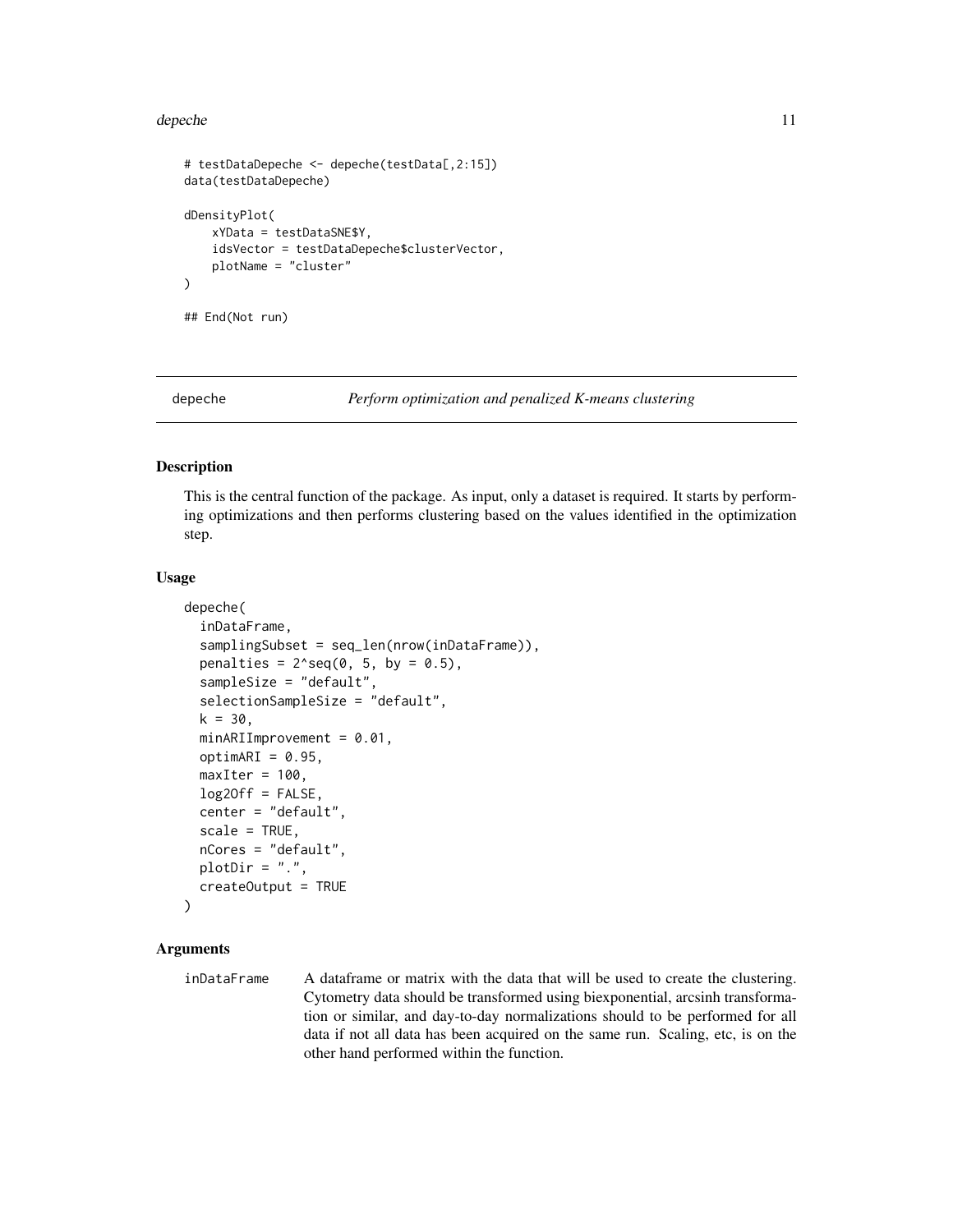|                     | samplingSubset If the dataset is made up of an unequal number of cells from multiple individuals,<br>it might be wise to pre-define a subset of the rows, which includes equal or near-<br>equal numbers of cells from each individual, to avoid a few outliers to dominate<br>the analysis. This can be done here. Should be a vector of row numbers in the<br>inDataFrame.                                                                                                                                                                                                                                                                                                       |
|---------------------|------------------------------------------------------------------------------------------------------------------------------------------------------------------------------------------------------------------------------------------------------------------------------------------------------------------------------------------------------------------------------------------------------------------------------------------------------------------------------------------------------------------------------------------------------------------------------------------------------------------------------------------------------------------------------------|
| penalties           | This argument decides whether a single penalty will be used for clustering, or if<br>multiple penalties will be evaluated to identify the optimal one. A single value, a<br>vector of values, or possibly a list of two vectors, if dual clustering is performed<br>can be given here. The suggested default values are empirically defined and<br>might not be optimal for a specific dataset, but the algorithm will warn if the<br>most optimal values are on the borders of the range. Note that when the penalty<br>is 0, there is no penalization, which means that the algorithm runs standard K-<br>means clustering.                                                      |
| sampleSize          | This controls what fraction of the dataset that will be used to run the penalty<br>optimization. 'default' results in the full file in files up to 10000 events. In<br>cases where the sampleSize argument is larger than 10000, default leads to the<br>generation of a random subset to the same size also for the selectionSampleSize.<br>A user specified number is also accepted.                                                                                                                                                                                                                                                                                             |
| selectionSampleSize |                                                                                                                                                                                                                                                                                                                                                                                                                                                                                                                                                                                                                                                                                    |
|                     | The size of the dataset used to find the optimal solution out of the many gener-<br>ated by the penalty optimization at each sample size. 'default' results in the full<br>file in files up to 10000 events. In cases where the sampleSize argument is larger<br>than 10000, default leads to the generation of a random subset to the same size<br>also for the selectionSampleSize. A user specified number is also accepted.                                                                                                                                                                                                                                                    |
| k                   | Number of initial cluster centers. The higher the number, the greater the pre-<br>cision of the clustering, but the computing time also increases linearly with the<br>number of starting points. Default is 30. If penalties=0, k-means clustering with<br>k clusters will be performed.                                                                                                                                                                                                                                                                                                                                                                                          |
| minARIImprovement   |                                                                                                                                                                                                                                                                                                                                                                                                                                                                                                                                                                                                                                                                                    |
|                     | This is the stop criterion for the penalty optimization algorithm: the more itera-<br>tions that are run, the smaller will the improvement of the corrected Rand index<br>be, and this sets the threshold when the inner iterations stop. Defaults to 0.01.                                                                                                                                                                                                                                                                                                                                                                                                                        |
| optimARI            | Above this level of ARI, all solutions are considered equally valid, and the me-<br>dian solution is selected among them.                                                                                                                                                                                                                                                                                                                                                                                                                                                                                                                                                          |
| maxIter             | The maximal number of iterations that are performed in the penalty optimiza-<br>tion.                                                                                                                                                                                                                                                                                                                                                                                                                                                                                                                                                                                              |
| log20ff             | If the automatic detection for high kurtosis, and followingly, the log2 transfor-<br>mation, should be turned off.                                                                                                                                                                                                                                                                                                                                                                                                                                                                                                                                                                 |
| center              | If centering should be performed. Alternatives are 'default', 'mean', 'peak',<br>FALSE and a vector of numbers with the same length as the number of columns<br>in the inDataFrame. 'peak' results in centering around the highest peak in the<br>data, which is useful in most cytometry situations. 'mean' results in mean cen-<br>tering. 'default' gives different results depending on the data: datasets with 100+<br>variables are mean centered, and otherwise, peak centering is used. If a numeric<br>vector is provided, it is used to center the values to the numbers. This is prefer-<br>able to pre-centering the data and using the FALSE command, as it will lead |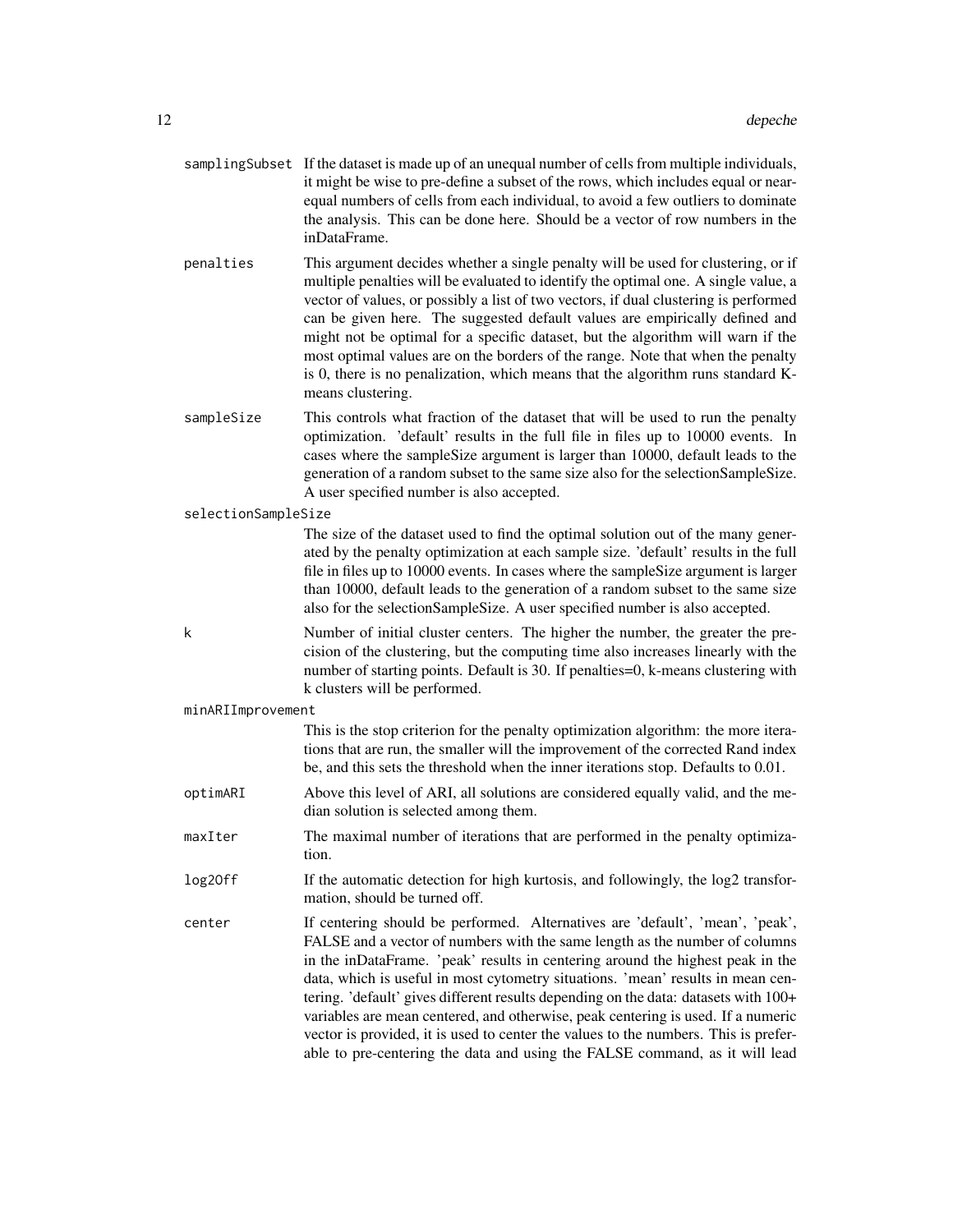#### depeche to the state of the state of the state of the state of the state of the state of the state of the state of the state of the state of the state of the state of the state of the state of the state of the state of the

|              | to better internal visualization procedures, etc. FALSE results in no centering,<br>mainly for testing purposes.                                                                                                                                                                                 |
|--------------|--------------------------------------------------------------------------------------------------------------------------------------------------------------------------------------------------------------------------------------------------------------------------------------------------|
| scale        | If scaling should be performed. If TRUE, the dataset will be divided by the<br>combined standard deviation of the whole dataset. If a number is provided, the<br>dataset is divided by this number. This scaling procedure makes the default<br>penalties fit most datasets with some precision. |
| nCores       | If multiCore is TRUE, then this sets the number of parallel processes. The de-<br>fault is currently 87.5 percent with a cap on 10 cores, as no speed increase is<br>generally seen above 10 cores for normal computers.                                                                         |
| plotDir      | Where should the diagnostic plots be printed?                                                                                                                                                                                                                                                    |
| createOutput | For testing purposes. Defaults to TRUE. If FALSE, no plots are generated.                                                                                                                                                                                                                        |

#### Value

A nested list:

- clusterVector A vector with the same length as number of rows in the inDataFrame, where the cluster identity of each observation is noted.
- clusterCenters A matrix containing information about where the centers are in all the variables that contributed to creating the cluster with the given penalty term. An exact zero here indicates that the variable in question was sparsed out for that cluster. If a variable did not contribute to the separation of any cluster, it will not be present here.
- essenceElementList A per-cluster list of the items that were used to separate that cluster from the rest, i.e. the items that survived the penalty.
- penaltyOptList A list of two dataframes:

penaltyOpt.df A one row dataframe with the settings for the optimal penalty.

- meanOptimDf A dataframe with the information about the results with all tested penalty values.
- logCenterScale The values used to center and scale the data and information on if the data was log transformed. This information is used internally in dAllocate.

#### Examples

```
# Load some data
data(testData)
# Here a run with the standard settings
## Not run:
testDataDepecheResult <- depeche(testData[, 2:15])
# Look at the result
str(testDataDepecheResult)
```
## End(Not run)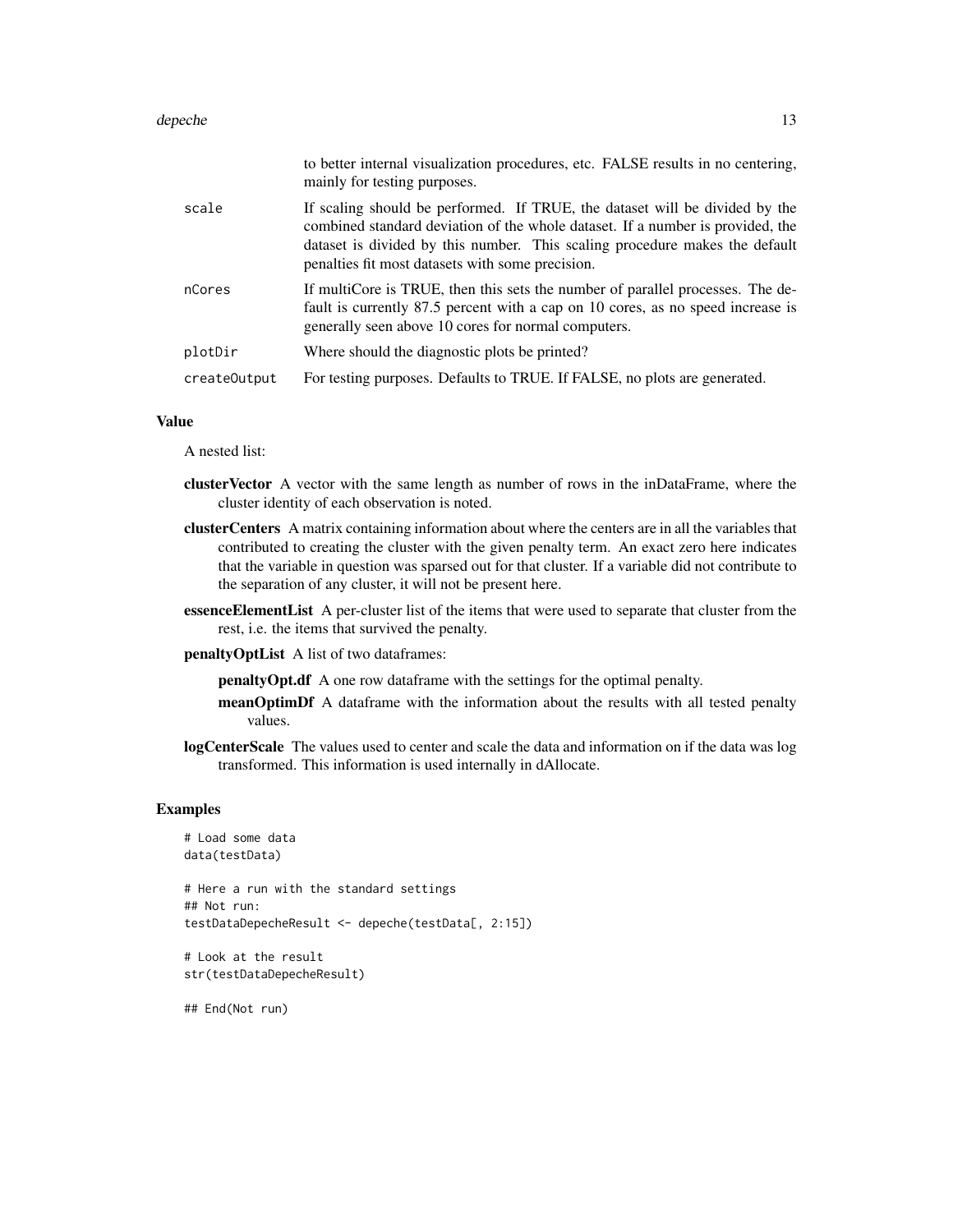<span id="page-13-1"></span><span id="page-13-0"></span>dResidualPlot *Showing the residuals when subtracting the values from one group from another on a SNE plot*

# Description

This function is used to visually compare groups of individuals from whom comparable cytometry or other complex data has been generated, but where the number of individuals does not permit any statistical comparisons.

#### Usage

```
dResidualPlot(
 xYData,
  groupVector,
 clusterVector,
  densContour = TRUE,
  groupName1 = unique(groupVector)[1],
  groupName2 = unique(groupVector)[2],
 plotName = "default",
  title = FALSE,
 maxAbsPlottingValues,
 bandColor = "black",
 plotDir = "."dotSize = 400/sqrt(nrow(xYData)),
  createOutput = TRUE
)
```

| xYData        | A data frame or matrix with two columns. Each row contains information about<br>the x and y positition in the field for that observation.                                                                                                                                                                                              |
|---------------|----------------------------------------------------------------------------------------------------------------------------------------------------------------------------------------------------------------------------------------------------------------------------------------------------------------------------------------|
| groupVector   | Vector with the same length as xYData containing information about the group<br>identity of each observation.                                                                                                                                                                                                                          |
| clusterVector | Vector with the same length as xYData containing information about the cluster<br>identity of each observation.                                                                                                                                                                                                                        |
| densContour   | If density contours should be created for the $plot(s)$ or not. Defaults to TRUE.                                                                                                                                                                                                                                                      |
| groupName1    | The name for the first group                                                                                                                                                                                                                                                                                                           |
| groupName2    | The name for the second group                                                                                                                                                                                                                                                                                                          |
| plotName      | The main name for the graph and the analysis.                                                                                                                                                                                                                                                                                          |
| title         | If there should be a title displayed on the plotting field. As the plotting field is<br>saved as a png, this title cannot be removed as an object afterwards, as it is saved<br>as coloured pixels. To simplify usage for publication, the default is FALSE, as<br>the files are still named, eventhough no title appears on the plot. |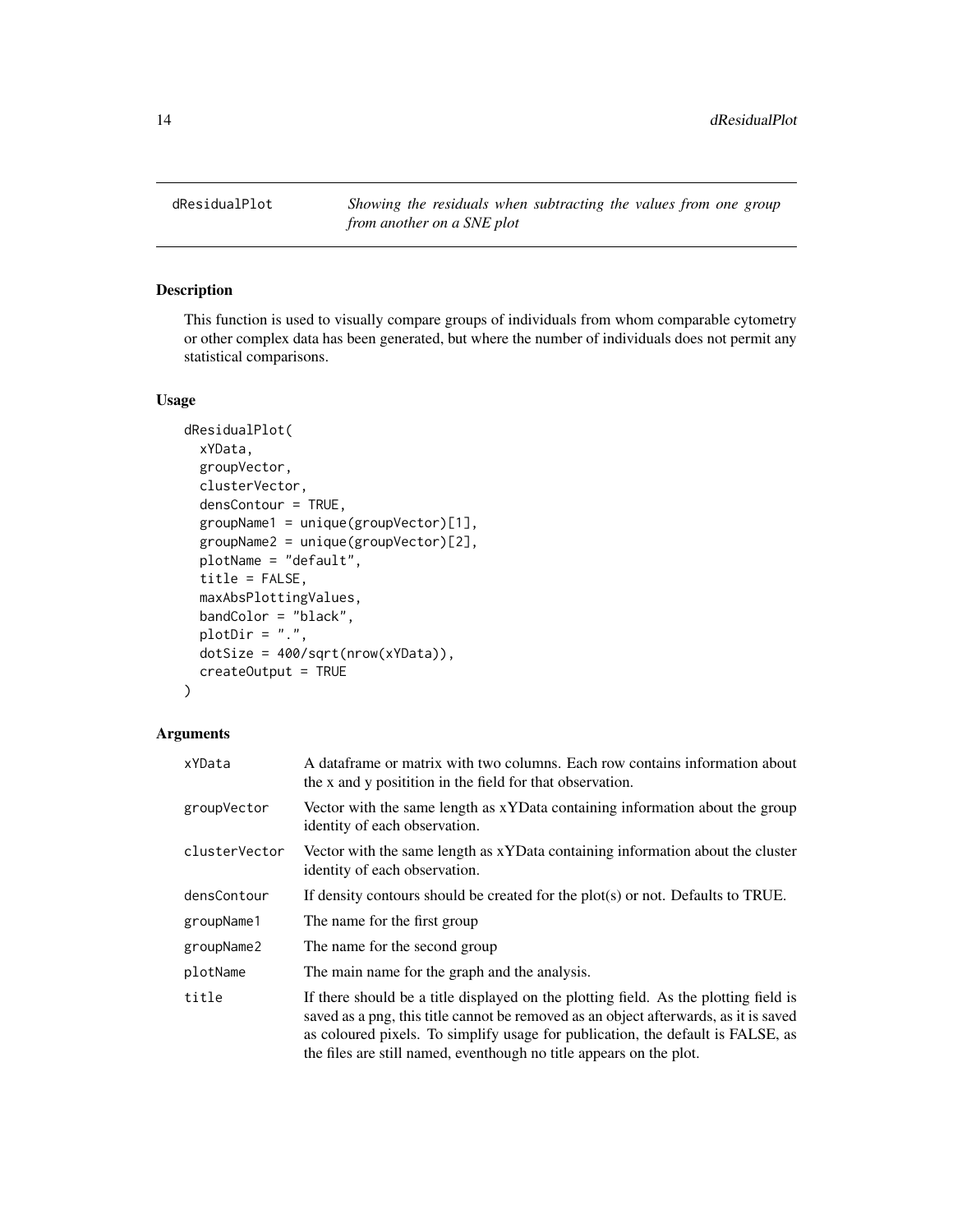<span id="page-14-0"></span>

| maxAbsPlottingValues |                                                                                                                                                                                                                                                                                       |  |
|----------------------|---------------------------------------------------------------------------------------------------------------------------------------------------------------------------------------------------------------------------------------------------------------------------------------|--|
|                      | If multiple plots should be compared, it might be useful to define a similar color<br>scale for all plots, so that the same color always means the same value. Such a<br>value can be added here. It defaults to the maximum Wilcoxon statistic that is<br>generated in the analysis. |  |
| bandColor            | The color of the contour bands. Defaults to black.                                                                                                                                                                                                                                    |  |
| plotDir              | If different from the current directory. If specified and non-existent, the function<br>creates it. If "." is specified, the plots will be saved at the current directory.                                                                                                            |  |
| dotSize              | Simply the size of the dots. The default makes the dots smaller the more obser-<br>vations that are included.                                                                                                                                                                         |  |
| createOutput         | For testing purposes. Defaults to TRUE. If FALSE, no plots are generated.                                                                                                                                                                                                             |  |

A sne based plot showing which events that belong to a cluster dominated by the first or the second group.

### See Also

[dColorPlot](#page-3-1), [dDensityPlot](#page-8-1), [dWilcox](#page-21-1)

# Examples

```
# Load some data
data(testData)
## Not run:
# Load or create the dimensions that you want to plot the result over.
# uwot::umap recommended due to speed, but tSNE or other method would
# work as fine.
data(testDataSNE)
# Run the clustering function. For more rapid example execution,
# a depeche clustering of the data is inluded
# testDataDepeche <- depeche(testData[,2:15])
data(testDataDepeche)
# And finally run the function
dResidualPlot(
   xYData = testDataSNE$Y, groupVector = testData[, 16],
    clusterVector = testDataDepeche$clusterVector
)
## End(Not run)
```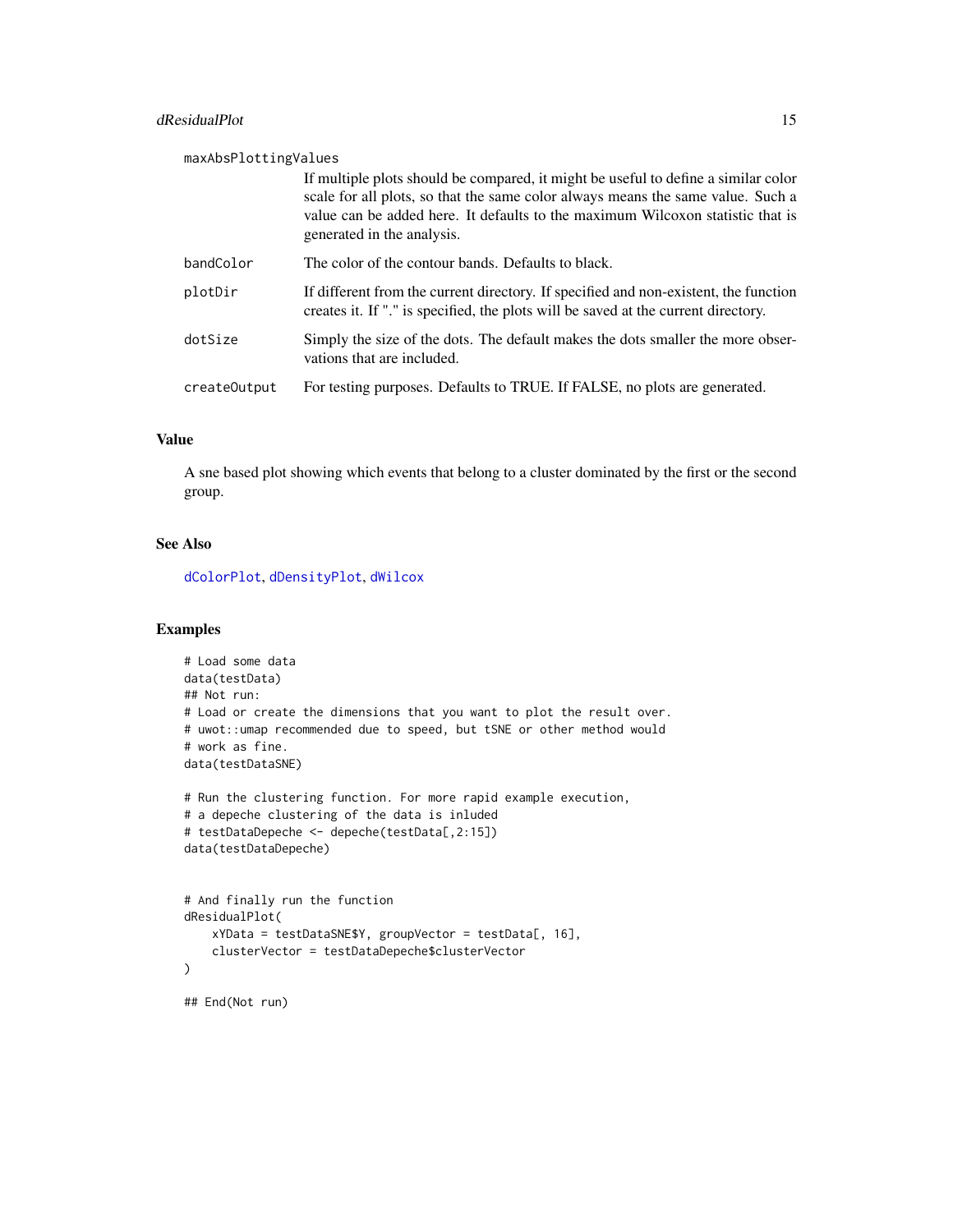# <span id="page-15-0"></span>Description

This is a scaling function with a number of alternatives. This method for scaling takes the shape of the data into somewhat more of a consideration than minMaxScale does, but still gives less influence of outliers than more conventional scalin alternatives, such as unit variance scaling.

# Usage

```
dScale(
  x,
  control,
  scale = TRUE,
  robustVarScale = TRUE,
  center = "peak",
  truncate = FALSE,
  multiplicationFactor = 1,
  returnCenter = FALSE,
  nCores = "default"
)
```

| $\times$             | A numeric/integer vector or dataframe                                                                                                                                                                                                                                      |
|----------------------|----------------------------------------------------------------------------------------------------------------------------------------------------------------------------------------------------------------------------------------------------------------------------|
| control              | A numeric/integer vector or dataframe of values that could be used to define the<br>range. If no control data is present, the function defaults to using the indata as<br>control data.                                                                                    |
| scale                | If scaling should be performed. Three possible values: a vector with two values<br>indicating the low and high threshold quantiles for the scaling, TRUE, which<br>equals the vector $(c(0.001, 0.999)$ , and FALSE.                                                       |
|                      | robustVarScale If the data should be scaled to its standard deviation within the quantiles defined<br>by the scale values above. If TRUE (the default), the data is unit variance scaled<br>based on the standard deviation of the data within the range defined by scale. |
| center               | If centering should be performed. Alternatives are mean', 'peak' and FALSE.<br>'peak' results in centering around the highest peak in the data, which is useful<br>in most cytometry situations. 'mean' results in mean centering.                                         |
| truncate             | If truncation of the most extreme values should be performed. Three possible<br>values: TRUE, FALSE, and a vector with two values indicating the low and high<br>threshold quantiles for truncation.                                                                       |
| multiplicationFactor |                                                                                                                                                                                                                                                                            |
|                      | A value that all values will be multiplied with. Useful e.g. if the results pre-<br>ferrably should be returned as percent. Defaults to FALSE.                                                                                                                             |
| returnCenter         | Boolean. If center=TRUE, should the value at the center be returned?                                                                                                                                                                                                       |
|                      |                                                                                                                                                                                                                                                                            |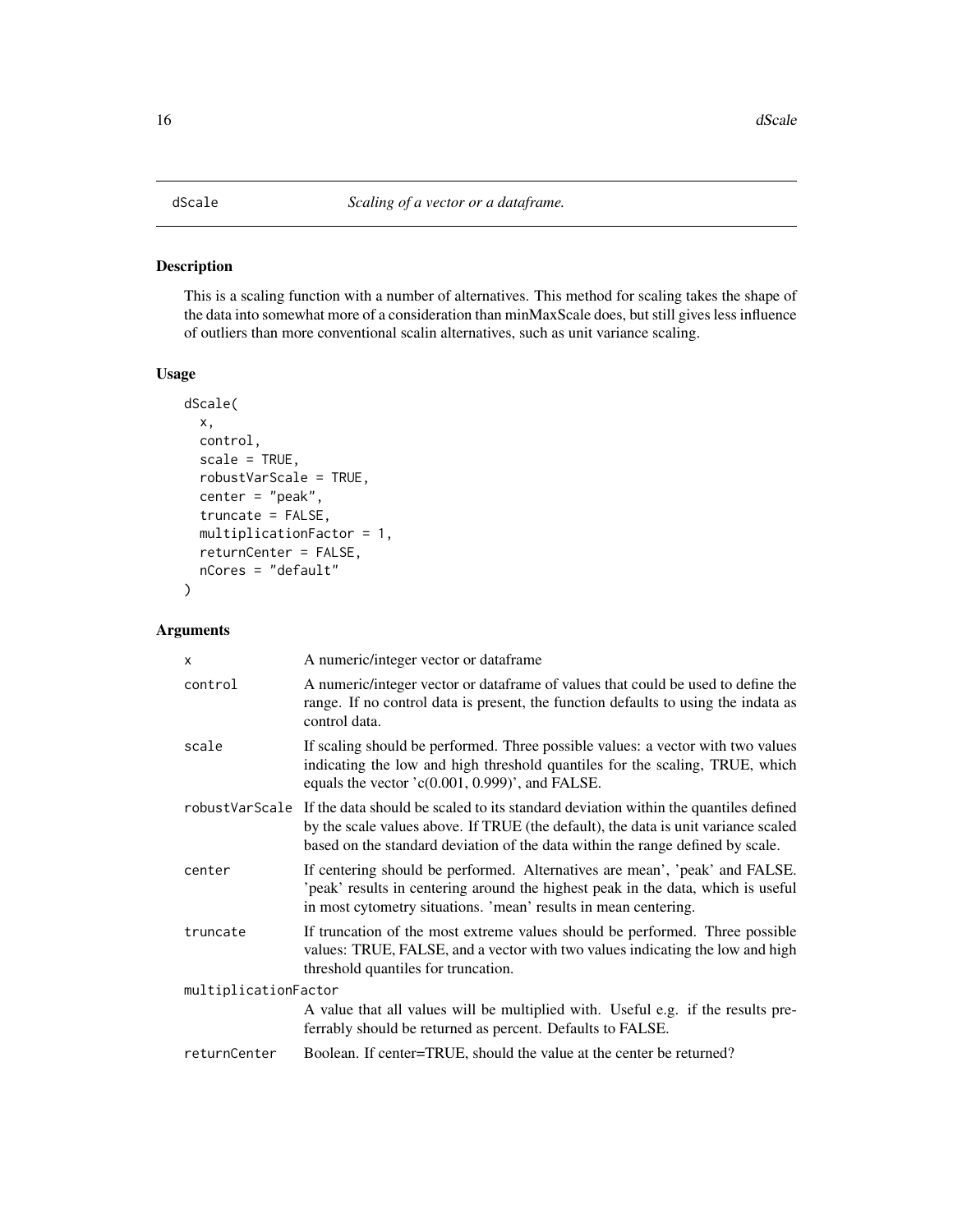#### <span id="page-16-0"></span>dSplsda 17

nCores If the function is run in multicore mode, which it will if the dataset is large (nrow\*ncol>10^6), this decides the number of cores. The default is currently 87.5 percent with a cap on 10 cores, as no speed increase is generally seen above 10 cores for normal computers to date.

## Value

A vector or dataframe with the same size but where all values in the vector or column of the dataframe have been internally scaled. In addition, if returnCenter=TRUE, a value, or a vector if x is a matrix or a data frame.

#### Examples

```
# Load some data
data(testData)
# Retrieve the first column
x <- testData[, 2]
# The maximum and minimum values are
max(x)min(x)# Run the function without mean centering and with the quantiles set to 0
# and 1.
y \leq -dScale(x, scale = c(0, 1), robustVarScale = FALSE, center = FALSE)# And the data has been scaled to the range between 0 and 1.
max(y)
min(y)
# Now run the default function for a dataframe
summary(testData[, 2:15])
y_df <- dScale(testData[, 2:15])
# Here, the data has first been truncated to the default percentiles, then
# scaled to the standard deviation in the remaining interval and finally the
# center has been placed where the highest peak in the data is present.
# NB! Here, no truncation has been performed in the scaling, only to obtain
# the scaling values.
summary(y_df)
```
dSplsda *Sparse partial least squares discriminant analysis with paired and unpaired data*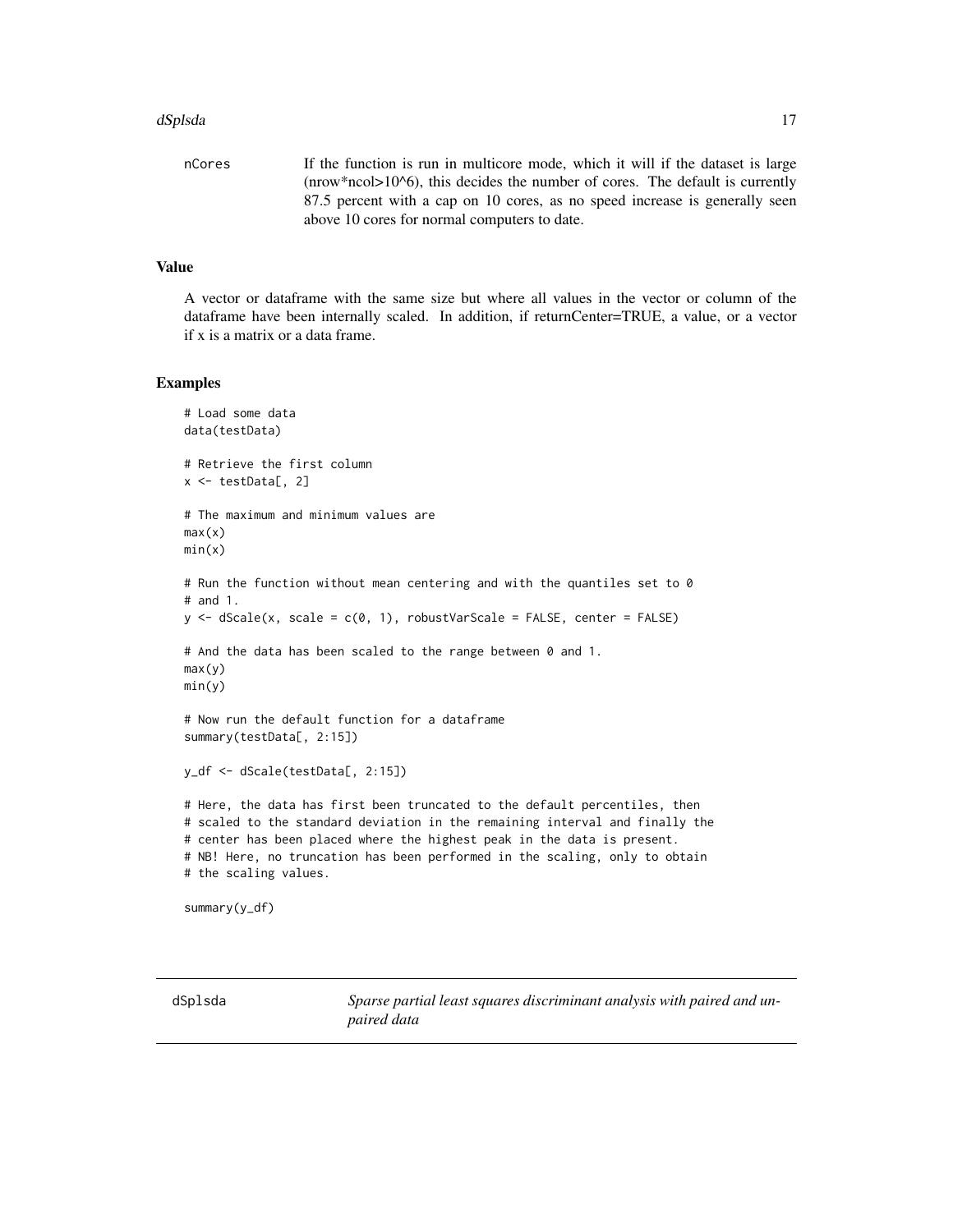#### Description

This function is used to compare groups of individuals from whom comparable cytometry or other complex data has been generated. It is superior to just running a Wilcoxon analysis in that it does not consider each cluster individually, but instead uses a sparse partial least squares discriminant analysis to first identify which vector thourgh the multidimensional data cloud, created by the clusterdonor matrix, that optimally separates the groups, and as it is a sparse algorithm, applies a penalty to exclude the clusters that are orthogonal, or almost orthogonal to the discriminant vector, i.e. that do not contribute to separating the groups. This is in large a wrapper for the [splsda](#page-0-0) function from the mixOmics package.

#### Usage

```
dSplsda(
  xYData,
  idsVector,
  groupVector,
  clusterVector,
  displayVector,
  testSampleRows,
  paired = FALSE,
  densContour = TRUE,
  plotName = "default",
  groupName1 = unique(groupVector)[1],
  groupName2 = unique(groupVector)[2],
  thresholdMisclassRate = 0.05,
  title = FALSE,
 plotDir = ".",
  bandColor = "black",
  dotSize = 500/sqrt(nrow(xYData)),
  createOutput = TRUE
)
```

| xYData        | A dataframe or matrix with two columns. Each row contains information about<br>the x and y positition in the field for that observation.                                                                                                                                                                       |
|---------------|----------------------------------------------------------------------------------------------------------------------------------------------------------------------------------------------------------------------------------------------------------------------------------------------------------------|
| idsVector     | Vector with the same length as xYData containing information about the id of<br>each observation.                                                                                                                                                                                                              |
| groupVector   | Vector with the same length as xYData containing information about the group<br>identity of each observation.                                                                                                                                                                                                  |
| clusterVector | Vector with the same length as xYData containing information about the cluster<br>identity of each observation.                                                                                                                                                                                                |
| displayVector | Optionally, if the dataset is very large $(>100 000 0$ observations) and hence the<br>SNE calculation becomes impossible to perform for the full dataset, this vec-<br>tor can be included. It should contain the set of rows from the data used for<br>statistics, that has been used to generate the xYData. |

<span id="page-17-0"></span>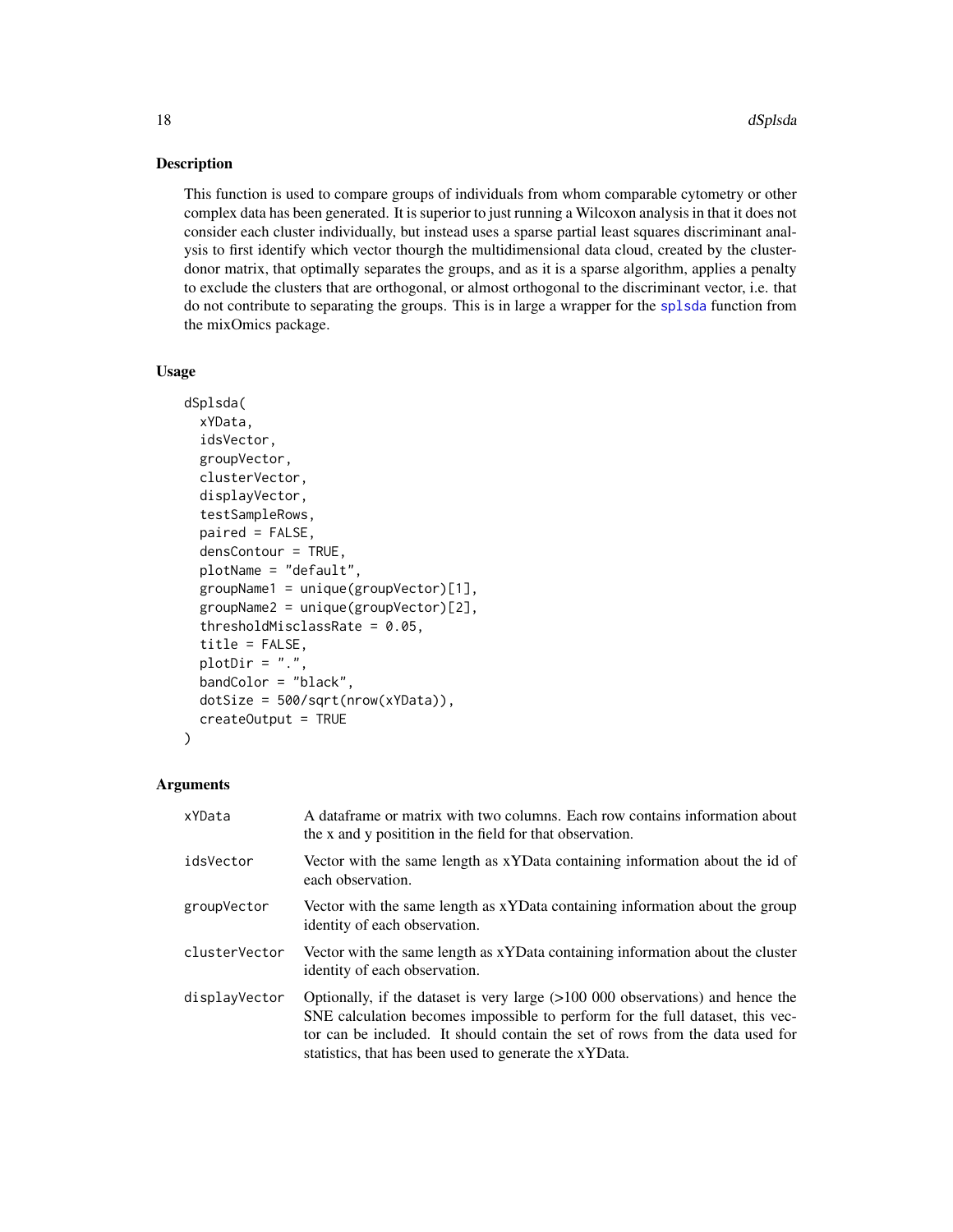#### <span id="page-18-0"></span>dSplsda to the control of the control of the control of the control of the control of the control of the control of the control of the control of the control of the control of the control of the control of the control of t

| testSampleRows        | Optionally, if a train-test setup is wanted, the rows specified in this vector are<br>used to divide the dataset into a training set, used to generate the analysis, and<br>a test set, where the outcome is predicted based on the outcome of the training<br>set. All rows that are not labeled as test rows are assumed to be train rows.                                                                    |
|-----------------------|-----------------------------------------------------------------------------------------------------------------------------------------------------------------------------------------------------------------------------------------------------------------------------------------------------------------------------------------------------------------------------------------------------------------|
| paired                | Defaults to FALSE, i.e. no assumption of pairing is made and Wilcoxon rank<br>sum-test is performed. If true, the software will by default pair the first id in the<br>first group with the firs id in the second group and so forth, so make sure the<br>order is correct!                                                                                                                                     |
| densContour           | If density contours should be created for the $plot(s)$ or not. Defaults to TRUE. a                                                                                                                                                                                                                                                                                                                             |
| plotName              | The main name for the graph and the analysis.                                                                                                                                                                                                                                                                                                                                                                   |
| groupName1            | The name for the first group                                                                                                                                                                                                                                                                                                                                                                                    |
| groupName2            | The name for the second group                                                                                                                                                                                                                                                                                                                                                                                   |
| thresholdMisclassRate |                                                                                                                                                                                                                                                                                                                                                                                                                 |
|                       | This threshold corresponds to the usefulness of the model in separating the<br>groups: a misclassification rate of the default 0.05 means that 5 percent of the<br>individuals are on the wrong side of the theoretical robust middle line between<br>the groups along the sPLS-DA axis, defined as the middle point between the 3:rd<br>quartile of the lower group and the 1:st quartile of the higher group. |
| title                 | If there should be a title displayed on the plotting field. As the plotting field is<br>saved as a png, this title cannot be removed as an object afterwards, as it is saved<br>as coloured pixels. To simplify usage for publication, the default is FALSE, as<br>the files are still named, eventhough no title appears on the plot.                                                                          |
| plotDir               | If different from the current directory. If specified and non-existent, the function<br>creates it. If "." is specified, the plots will be saved at the current directory.                                                                                                                                                                                                                                      |
| bandColor             | The color of the contour bands. Defaults to black.                                                                                                                                                                                                                                                                                                                                                              |
| dotSize               | Simply the size of the dots. The default makes the dots smaller the more obser-<br>vations that are included.                                                                                                                                                                                                                                                                                                   |
| createOutput          | For testing purposes. Defaults to TRUE. If FALSE, no output is generated.                                                                                                                                                                                                                                                                                                                                       |

# Value

This function returns the full result of the sPLS-DA. It also returns a SNE based plot showing which events that belong to a cluster dominated by the first or the second group defined by the sparse partial least squares loadings of the clusters.

# See Also

[splsda](#page-0-0), [dColorPlot](#page-3-1), [dDensityPlot](#page-8-1), [dResidualPlot](#page-13-1)

# Examples

```
# Load some data
data(testData)
## Not run:
# Load or create the dimensions that you want to plot the result over.
# uwot::umap recommended due to speed, but tSNE or other method would
```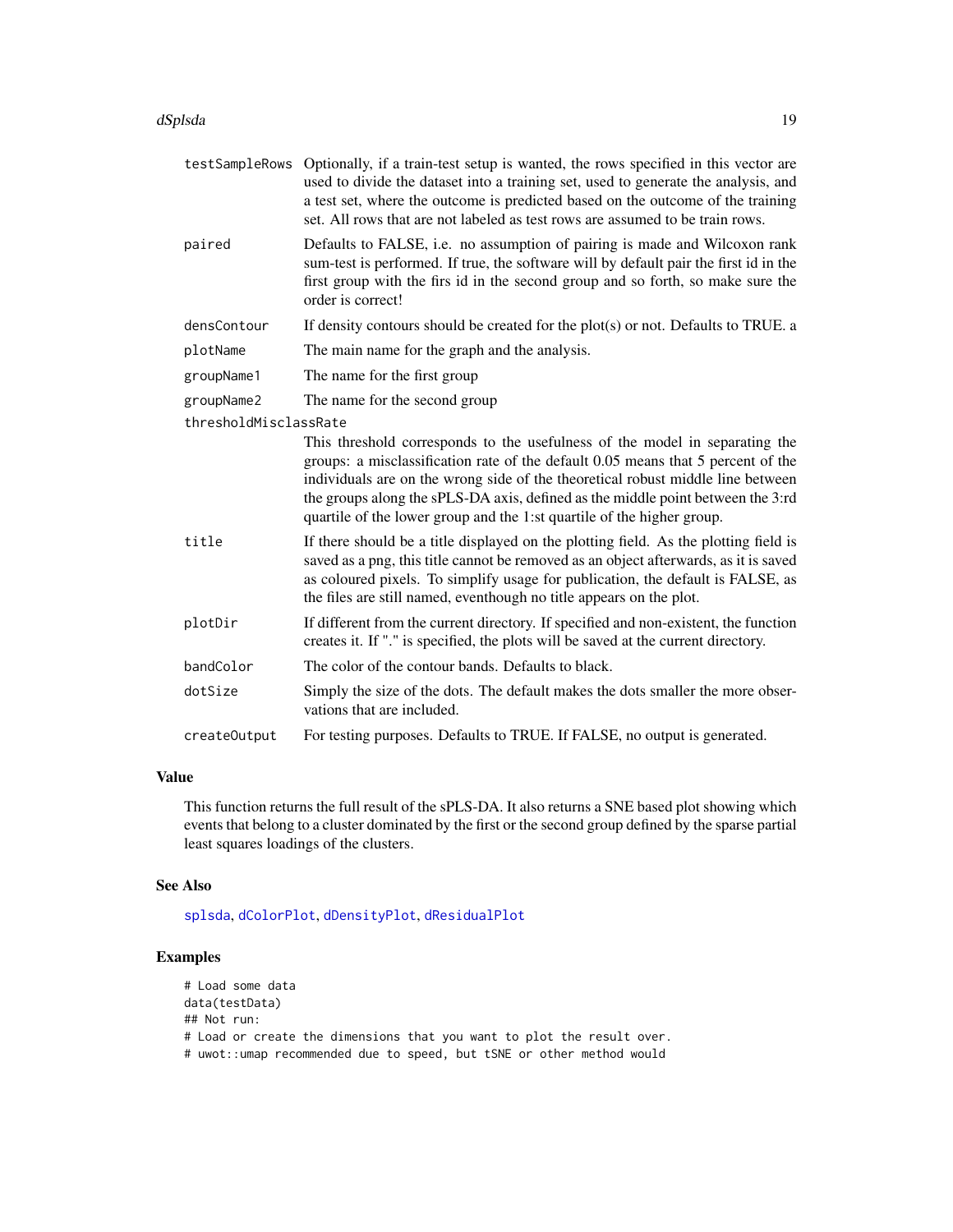```
# work as fine.
data(testDataSNE)
# Run the clustering function. For more rapid example execution,
# a depeche clustering of the data is inluded
# testDataDepeche <- depeche(testData[,2:15])
data(testDataDepeche)
# Run the function. This time without pairing.
sPLSDAObject <- dSplsda(
    xYData = testDataSNE$Y, idsVector = testData$ids,
    groupVector = testData$label,
   clusterVector = testDataDepeche$clusterVector
)
# Here, pairing is used. NB!! This artificial example is only present to
# show how to use the function. In reality, pairing should only be used in
# situations where true paired data is present! The only reason this works
# although this is non-paired data is that the number of donors is identical.
# As it is, the algorithm internally converts the idsVector so that the first
# individual in group1 is associated with the first individual in group2.
# This can lead to erratic problems, so make sure that either a valid id
# vector, with the same id occuring two times for each individual is
# provided, or that the individuals occur in the exact same order in both
# groups.
sPLSDAObject <- dSplsda(
    xYData = testDataSNE$Y, idsVector = testData$ids,
    groupVector = testData$label, clusterVector =
       testDataDepeche$clusterVector,
    paired = TRUE, plotName = "sPLSDAPlot_paired",
    groupName1 = "Stimulation 1",
    groupName2 = "Stimulation 2"
)
# Here is an example of how the display vector can be used.
subsetVector <- sample(1:nrow(testData), size = 10000)
# Now, the SNE for this displayVector could be created
# testDataSubset <- testData[subsetVector, 2:15]
# testDataSNESubset <- Rtsne(testDataDisplay, pca=FALSE)$Y
# But we will just subset the testDataSNE immediately
testDataSNESubset <- testDataSNE$Y[subsetVector, ]
# And now, this new SNE can be used for display, although all
# the data is used for the sPLS-DA calculations
sPLSDAObject <- dSplsda(
    xYData = testDataSNESubset, idsVector = testData$ids,
    groupVector = testData$label, clusterVector =
        testDataDepeche$clusterVector,
    displayVector = subsetVector
)
```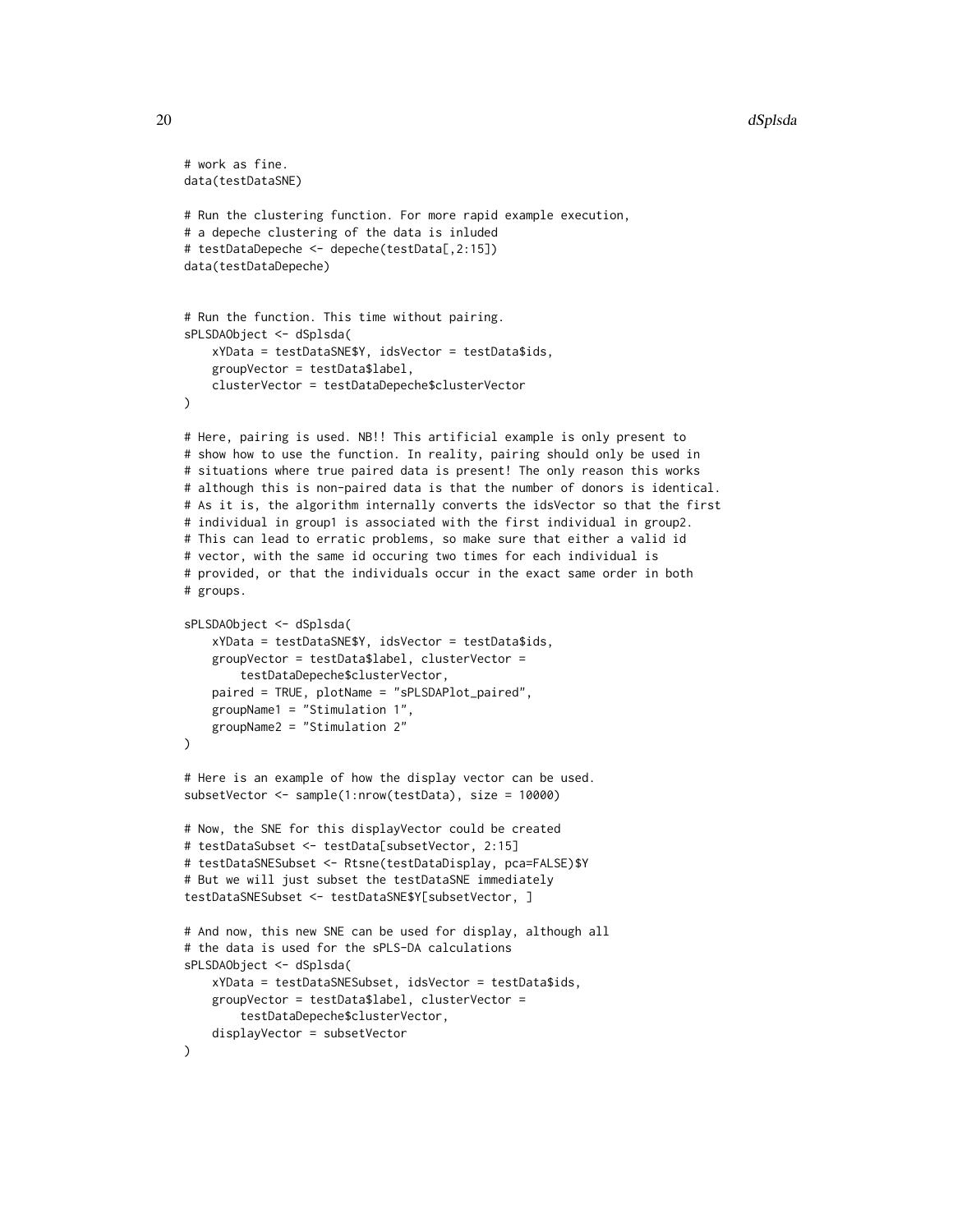#### <span id="page-20-0"></span>dViolins 21

```
# Finally, an example of a train-test set situation, where a random half the
# dataset is used for training and the second half is used for testing. It
# is naturally more biologically interesting to use two independent datasets
# for training and testing in the real world.
sPLSDAObject <- dSplsda(
    xYData = testDataSNE$Y, idsVector = testData$ids,
    groupVector = testData$label, clusterVector =
        testDataDepeche$clusterVector, testSampleRows = subsetVector
\mathcal{L}
```
## End(Not run)

<span id="page-20-1"></span>dViolins *Create violin plots for any variables of choise*

# Description

Here, assymetrical violin plots for each cluster vs all other clusters are plotted for variables either retrieved from a depeche analysis or user-defined.

#### Usage

```
dViolins(
  clusterVector,
  inDataFrame,
 plotClusters = unique(clusterVector),
 plotElements = "all",
  colorOrder = plotClusters,
  colorScale = "viridis",
 plotDir = "dViolin_result",
  createOutput = TRUE
)
```

| clusterVector | Vector with the same length as inDataFrame containing information about the<br>cluster identity of each observation.                                                                                                                                                                                                                                                                                                                                                                                                                                       |
|---------------|------------------------------------------------------------------------------------------------------------------------------------------------------------------------------------------------------------------------------------------------------------------------------------------------------------------------------------------------------------------------------------------------------------------------------------------------------------------------------------------------------------------------------------------------------------|
| inDataFrame   | The data used to generate the depeche Object                                                                                                                                                                                                                                                                                                                                                                                                                                                                                                               |
| plotClusters  | This vector of numbers define which cluster(s) to plot the violins for. Defaults<br>to all.                                                                                                                                                                                                                                                                                                                                                                                                                                                                |
| plotElements  | This provides information on which features to plot. In the typical case, this is<br>the essence Element List from a depeche run. Other input formats are however<br>accepted: if a vector of column names is provided, then these features will be<br>plotted for all clusters. A custom list of features specific for each cluster is also<br>accepted. A final alternative is to return "all" (default), in which case all markers<br>will be plotted for all clusters. If more than a 100 markers are provided, however,<br>this will return an error. |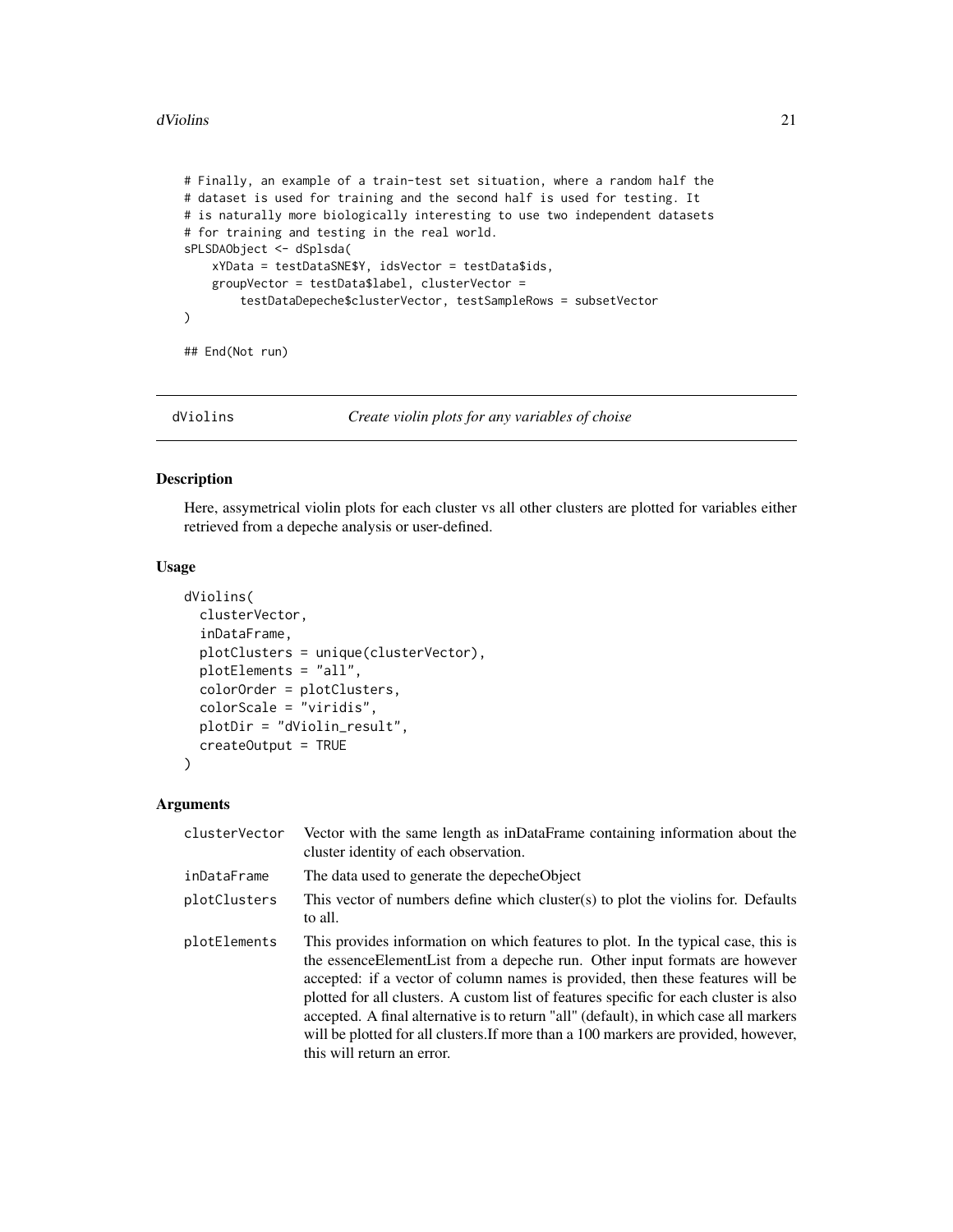<span id="page-21-0"></span>

| colorOrder   | The order of the cluster colors. Defaults to the order that the unique values in<br>cluster Vector occurs. |
|--------------|------------------------------------------------------------------------------------------------------------|
| colorScale   | The color scale. Options identical to dColorVector.                                                        |
| plotDir      | The name of the created directory.                                                                         |
| createOutput | For testing purposes. Defaults to TRUE. If FALSE, no plots are generated.                                  |

One graph is created for each cluster, containing a bean per specified variable.

# See Also

[dDensityPlot](#page-8-1), [dColorPlot](#page-3-1), [dColorVector](#page-6-1), [depeche](#page-10-1)

#### Examples

```
# Load some data
data(testData)
# Run the clustering function. For more rapid example execution,
# a depeche clustering of the data is inluded
# testDataDepeche <- depeche(testData[,2:15])
data(testDataDepeche)
# Create the plots of the variables that contribute to creating cluster 3
dViolins(testDataDepeche$clusterVector,
    inDataFrame = testData,
    plotClusters = 3, plotElements = testDataDepeche$essenceElementList
\mathcal{L}
```
<span id="page-21-1"></span>

Wilcoxon rank-sum or signed rank test comparison of subject groups *in a dClust result*

# Description

This function is used to compare groups of individuals from whom comparable cytometry or other complex data has been generated.

#### Usage

```
dWilcox(
  xYData,
  idsVector,
 groupVector,
 clusterVector,
  displayVector,
  paired = FALSE,
```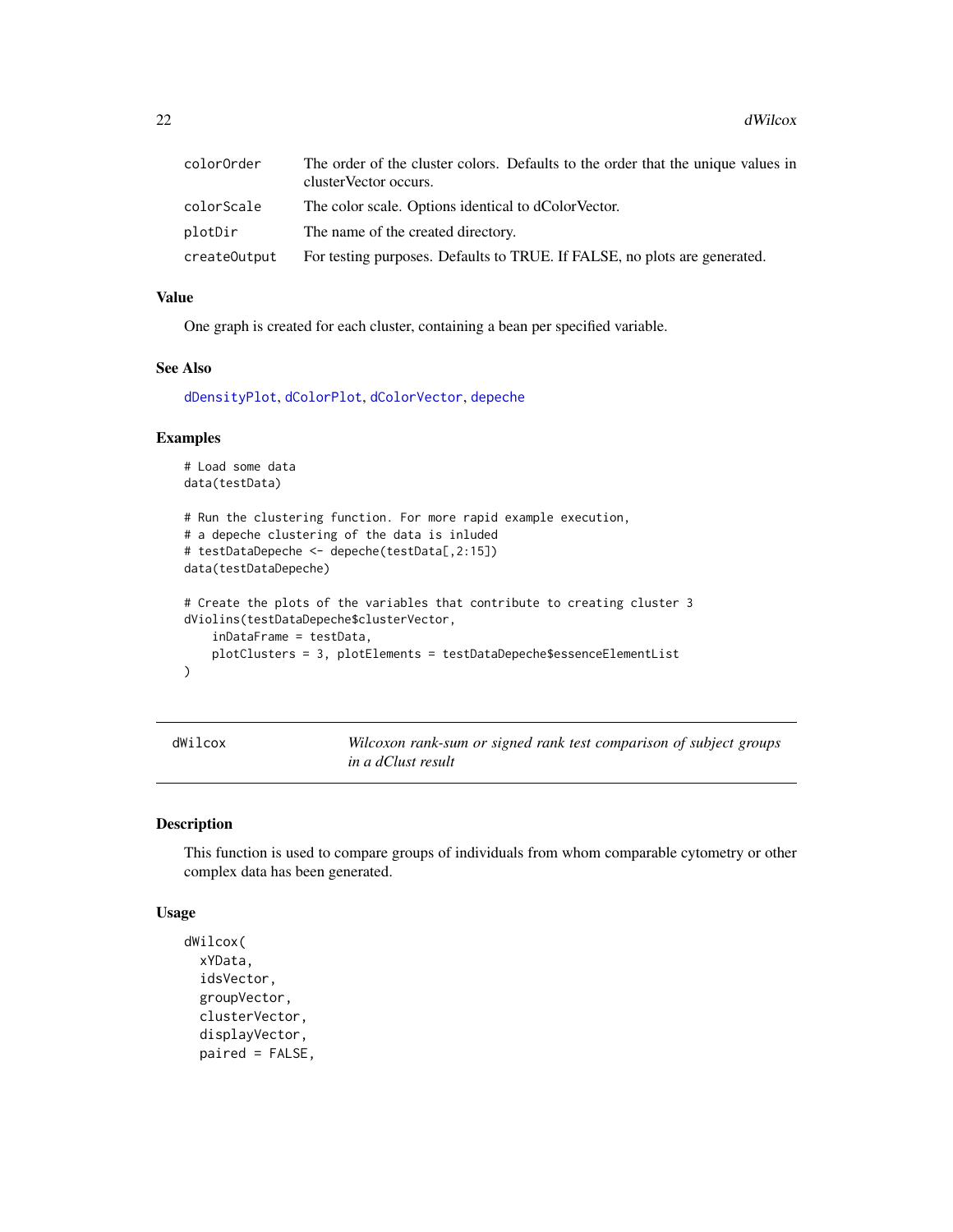#### <span id="page-22-0"></span>dWilcox 23

```
multipleCorrMethod = "BH",
 densContour = TRUE,
 plotName = "default",
 groupName1 = unique(groupVector)[1],
 groupName2 = unique(groupVector)[2],
 title = FALSE,
 lowestPlottedP = 0.05,plotDir = ".",
 bandColor = "black",
 dotSize = 500/sqrt(nrow(xYData)),
 createOutput = TRUE
\mathcal{L}
```

| xYData             | A data frame or matrix with two columns. Each row contains information about<br>the x and y positition in the field for that observation.                                                                                                                                                                                              |
|--------------------|----------------------------------------------------------------------------------------------------------------------------------------------------------------------------------------------------------------------------------------------------------------------------------------------------------------------------------------|
| idsVector          | Vector with the same length as xYData containing information about the id of<br>each observation.                                                                                                                                                                                                                                      |
| groupVector        | Vector with the same length as xYData containing information about the group<br>identity of each observation.                                                                                                                                                                                                                          |
| clusterVector      | Vector with the same length as xYData containing information about the cluster<br>identity of each observation.                                                                                                                                                                                                                        |
| displayVector      | Optionally, if the dataset is very large and the SNE calculation hence becomes<br>impossible to perform for the full dataset, this vector can be included. It should<br>contain the set of rows from the data used for statistics, that has been used to<br>generate the xYData.                                                       |
| paired             | Defaults to FALSE, i.e. no assumption of pairing is made and Wilcoxon rank<br>sum-test is performed. If true, the software will by default pair the first id in the<br>first group with the first id in hte second group and so forth.                                                                                                 |
| multipleCorrMethod |                                                                                                                                                                                                                                                                                                                                        |
|                    | Which method that should be used for adjustment of multiple comparisons. De-<br>faults to Benjamini-Hochberg, but all other methods available in p. adjust can<br>be used.                                                                                                                                                             |
| densContour        | If density contours should be created for the $plot(s)$ or not. Defaults to TRUE. a                                                                                                                                                                                                                                                    |
| plotName           | The main name for the graph and the analysis.                                                                                                                                                                                                                                                                                          |
| groupName1         | The name for the first group                                                                                                                                                                                                                                                                                                           |
| groupName2         | The name for the second group                                                                                                                                                                                                                                                                                                          |
| title              | If there should be a title displayed on the plotting field. As the plotting field is<br>saved as a png, this title cannot be removed as an object afterwards, as it is saved<br>as coloured pixels. To simplify usage for publication, the default is FALSE, as<br>the files are still named, eventhough no title appears on the plot. |
| lowestPlottedP     | If multiple plots should be compared, it might be useful to define a similar color<br>scale for all plots, so that the same color always means the same statistical value.<br>A p-value that determines this can be added here. Default is a p-value of 0.05.                                                                          |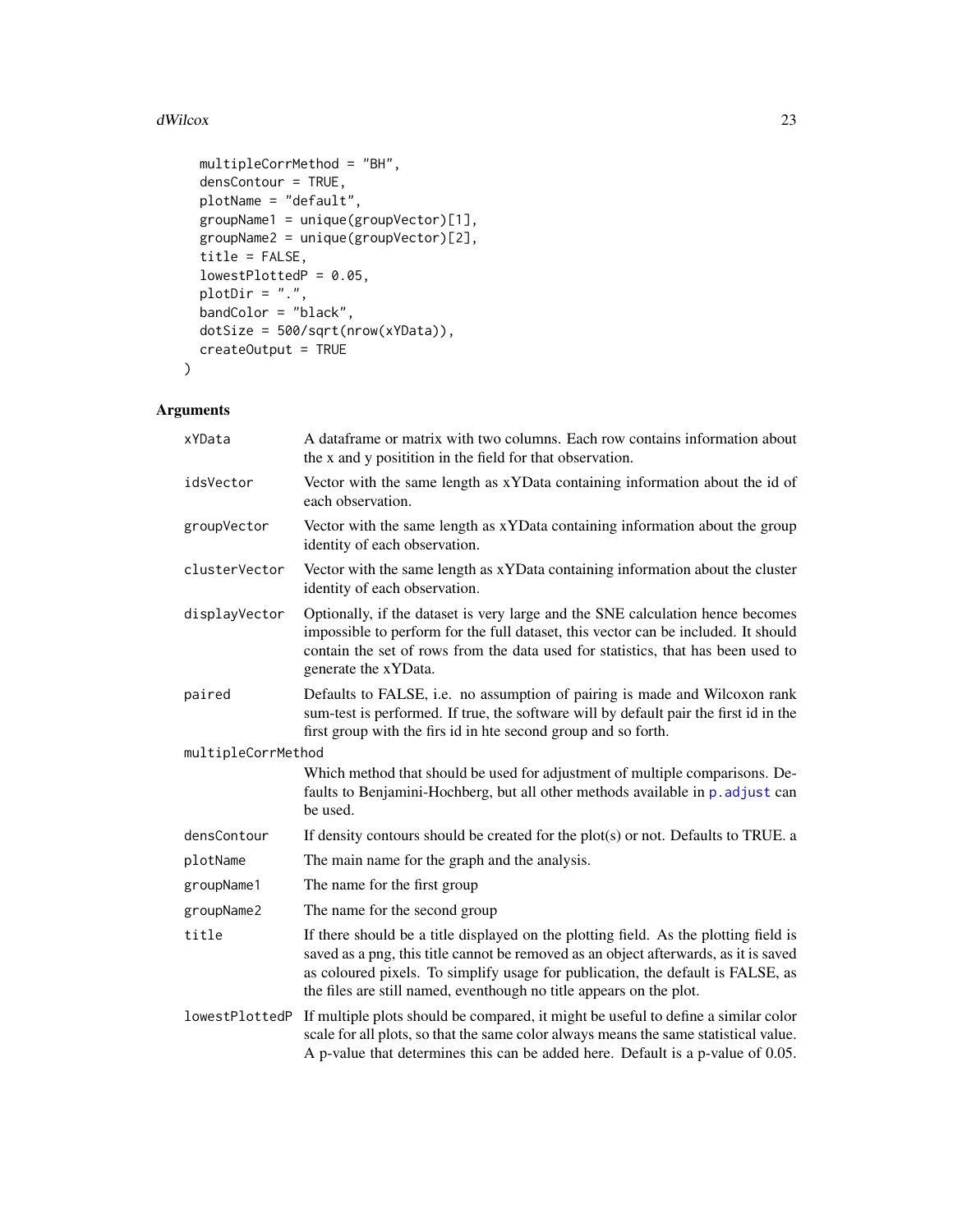<span id="page-23-0"></span>

|              | In cases where no datapoints have any lower p-values than this, a Wilcoxon-<br>statistic corresponding as closely as possible to 0.05 will be identified with it-<br>erations of datasets with the same size as indicated by hte group vector. If one<br>value is lower than 0.05, the wilcoxon statistic from this comparison is used in-<br>stead. |
|--------------|------------------------------------------------------------------------------------------------------------------------------------------------------------------------------------------------------------------------------------------------------------------------------------------------------------------------------------------------------|
| plotDir      | If different from the current directory. If specified and non-existent, the function<br>creates it. If "." is specified, the plots will be saved at the current directory.                                                                                                                                                                           |
| bandColor    | The color of the contour bands. Defaults to black.                                                                                                                                                                                                                                                                                                   |
| dotSize      | Simply the size of the dots. The default makes the dots smaller the more obser-<br>vations that are included.                                                                                                                                                                                                                                        |
| createOutput | For testing purposes. Defaults to TRUE. If FALSE, no plots are generated.                                                                                                                                                                                                                                                                            |
|              |                                                                                                                                                                                                                                                                                                                                                      |

This function always returns a dataframe showing the Wilcoxon statistic and the p-value for each cluster, with an included adjustment for multiple comparisons (see above). It also returns a sne based plot showing which events that belong to a cluster dominated by the first or the second group.

#### See Also

[dColorPlot](#page-3-1), [dDensityPlot](#page-8-1), [dResidualPlot](#page-13-1)

#### Examples

```
# Load some data
data(testData)
## Not run:
# Load or create the dimensions that you want to plot the result over.
# uwot::umap recommended due to speed, but tSNE or other method would
# work as fine.
data(testDataSNE)
# Run the clustering function. For more rapid example execution,
# a depeche clustering of the data is inluded
# testDataDepeche <- depeche(testData[,2:15])
data(testDataDepeche)
# Run the function
dWilcoxResult <- dWilcox(
    xYData = testDataSNE$Y, idsVector = testData$ids,
    groupVector = testData$label, clusterVector =
    testDataDepeche$clusterVector
\mathcal{L}# Here is an example of how the display vector can be used.
subsetVector <- sample(1:nrow(testData), size = 10000)
# Now, the SNE for this displayVector could be created
# testDataSubset <- testData[subsetVector, 2:15]
# testDataSNESubset <- Rtsne(testDataDisplay, pca=FALSE)$Y
```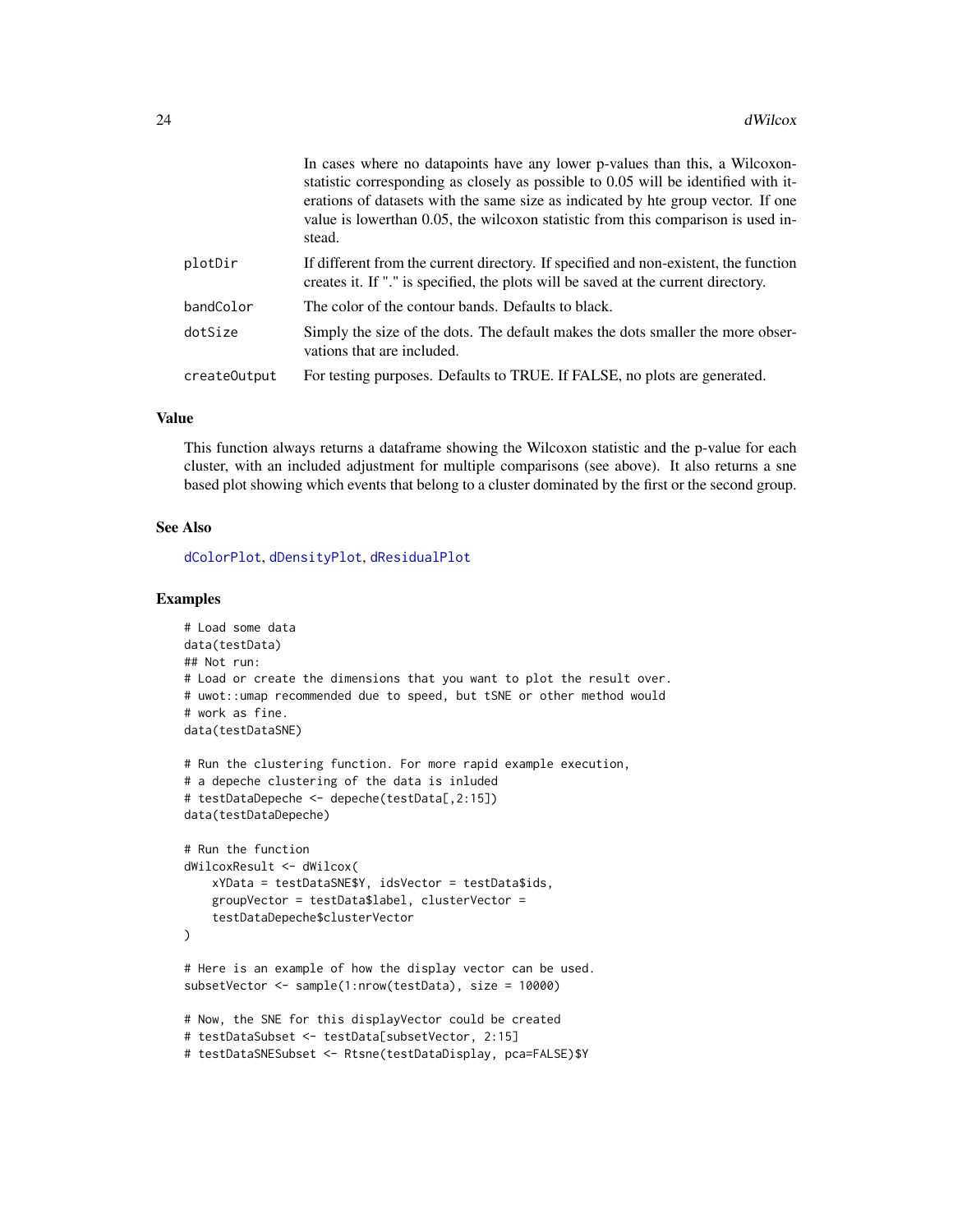# <span id="page-24-0"></span>groupProbPlot 25

```
# But we will just subset the testDataSNE immediately
testDataSNESubset <- testDataSNE$Y[subsetVector, ]
# And now, this new SNE can be used for display, although all
# the data is used for the Wilcoxon calculations
dWilcoxResult <- dWilcox(
   xYData = testDataSNESubset, idsVector = testData$ids,
   groupVector = testData$label, clusterVector =
        testDataDepeche$clusterVector, displayVector = subsetVector
\mathcal{L}## End(Not run)
```
groupProbPlot *Define and plot group probabilities*

#### Description

This function defines and plots the single-observation probability for belonging to either of two groups. It uses the [neighSmooth](#page-26-1) function with the special case that the values are binary: For each set of k nearest neighbors, cell x is assigned a probability to belong to one group or the other based on the percentage of the neighbors belonging to each group. In other words, if 20 out of 100 neighbors belong to group A and 80 belong to group B, and the value for the cell will be 20 A or 80 accordingly reflected in the color scale on the resulting plot.

#### Usage

```
groupProbPlot(
  xYData,
  groupVector,
  euclidSpaceData,
  kNeighK = max(100, round(nrow(euclidSpaceData)/10000)),
  kMeansK = round(nrow(euclidSpaceData)/1000),
  densContour = TRUE,
  groupName1 = unique(groupVector)[1],
  groupName2 = unique(groupVector)[2],plotName = "default",
  title = FALSE,
 bandColor = "black",
 plotDir = "."dotSize = 400/sqrt(nrow(xYData)),
  returnProb = FALSE,
  returnProbColVec = FALSE,
  createOutput = TRUE
)
```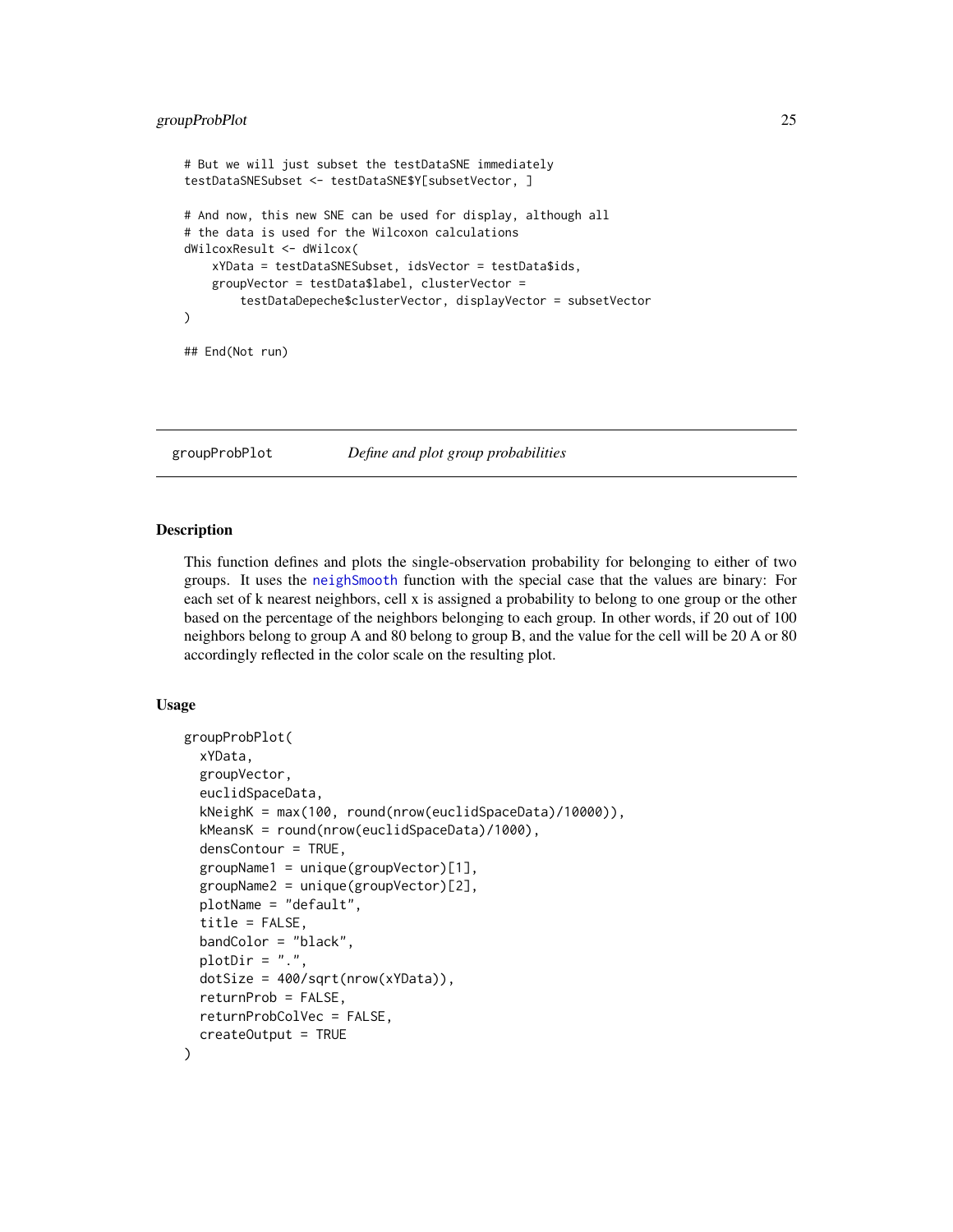# Arguments

| xYData           | A dataframe or matrix with two columns. Each row contains information about<br>the x and y positition in the field for that observation.                                                                                                                                                                                               |
|------------------|----------------------------------------------------------------------------------------------------------------------------------------------------------------------------------------------------------------------------------------------------------------------------------------------------------------------------------------|
| groupVector      | Vector with the same length as xYData containing information about the group<br>identity of each observation.                                                                                                                                                                                                                          |
| euclidSpaceData  |                                                                                                                                                                                                                                                                                                                                        |
|                  | The data cloud in which the nearest neighbors for the events should be identified.                                                                                                                                                                                                                                                     |
| kNeighK          | The number of nearest neighbors.                                                                                                                                                                                                                                                                                                       |
| kMeansK          | The number of clusters in the initial step of the algorithm. A higher number<br>leads to shorter runtime, but potentially lower accuracy.                                                                                                                                                                                              |
| densContour      | If density contours should be created for the $plot(s)$ or not. Defaults to TRUE. a                                                                                                                                                                                                                                                    |
| groupName1       | The name for the first group                                                                                                                                                                                                                                                                                                           |
| groupName2       | The name for the second group                                                                                                                                                                                                                                                                                                          |
| plotName         | The main name for the graph and the analysis.                                                                                                                                                                                                                                                                                          |
| title            | If there should be a title displayed on the plotting field. As the plotting field is<br>saved as a png, this title cannot be removed as an object afterwards, as it is saved<br>as coloured pixels. To simplify usage for publication, the default is FALSE, as<br>the files are still named, eventhough no title appears on the plot. |
| bandColor        | The color of the contour bands. Defaults to black.                                                                                                                                                                                                                                                                                     |
| plotDir          | If different from the current directory. If specified and non-existent, the function<br>creates it. If "." is specified, the plots will be saved at the current directory.                                                                                                                                                             |
| dotSize          | Simply the size of the dots. The default makes the dots smaller the more obser-<br>vations that are included.                                                                                                                                                                                                                          |
| returnProb       | Should a probability vector be returned? Mutually exclusive with returnProb-<br>ColVec.                                                                                                                                                                                                                                                |
| returnProbColVec |                                                                                                                                                                                                                                                                                                                                        |
|                  | Should the color vector be returned as part of the output? Mutually exclusive<br>with returnProb.                                                                                                                                                                                                                                      |
| createOutput     | For testing purposes. Defaults to TRUE. If FALSE, no output is generated.                                                                                                                                                                                                                                                              |

# Value

A graph showing the probability as a color scale from blue over white to red for each event to belong to one group or the other, with a separate color scale. Optionally also the color vector, if returnProbColVec is TRUE.

# Examples

```
data(testData)
data(testDataSNE)
euclidSpaceData <-
    testData[, c(
        "SYK", "CD16", "CD57", "EAT.2",
        "CD8", "NKG2C", "CD2", "CD56"
   )]
```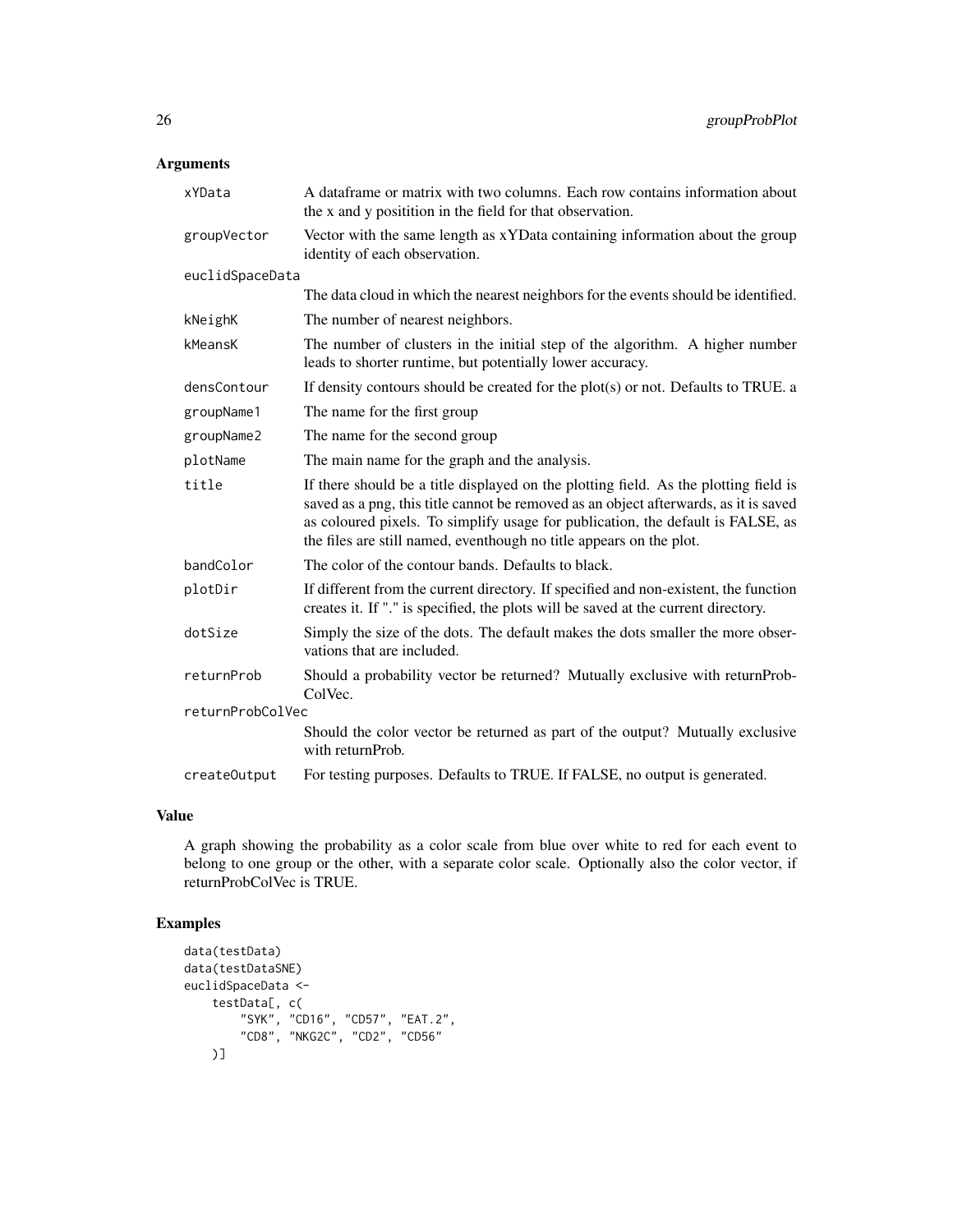# <span id="page-26-0"></span>neighSmooth 27

```
## Not run:
groupProbPlot(
   xYData = testDataSNE$Y, groupVector = testData$label,
    euclidSpaceData
)
## End(Not run)
```
<span id="page-26-1"></span>neighSmooth *Euclidean neighbor smoothing*

#### Description

This function constructs a variable that for each event shows the average value for its euclidean knearest neighbors. It builds on the same idea as has been put forward in the Sconify package: -Burns TJ (2019). Sconify: A toolkit for performing KNN-based statistics for flow and mass cytometry data. R package version 1.4.0 and -Hart GT, Tran TM, Theorell J, Schlums H, Arora G, Rajagopalan S, et al. Adaptive NK cells in people exposed to Plasmodium falciparum correlate with protection from malaria. J Exp Med. 2019 Jun 3;216(6):1280–90. First, the k nearest neighbors are defined for cell x. Then, the average value for the k nearest neighbors is returned as the result for cell x.

# Usage

```
neighSmooth(
  focusData,
  euclidSpaceData,
  neighRows = seq_len(nrow(as.matrix(focusData))),
  ctrlRows,
  kNeighK = max(100, round(nrow(as.matrix(euclidSpaceData))/10000)),
 kMeansK = max(1, round(nrow(as.matrix(euclidSpaceData))/1000))
\lambda
```

| focusData       | The data that should be smoothed. Should be a matrix with the variables to be<br>smoothed as columns.                                                            |
|-----------------|------------------------------------------------------------------------------------------------------------------------------------------------------------------|
| euclidSpaceData |                                                                                                                                                                  |
|                 | The data cloud in which the nearest neighbors for the events should be identified.<br>Can be a vector, matrix or dataframe.                                      |
| neighRows       | The rows in the dataset that correspond to the neighbors of the focus Data points.<br>This can be all the focusData points, or a subset, depending on the setup. |
| ctrlRows        | Optionally, a set of control rows that are used to remove background signal from<br>the neigh Rows data before sending the data back.                            |
| kNeighK         | The number of nearest neighbors.                                                                                                                                 |
| kMeansK         | The number of clusters in the initial step of the algorithm. A higher number<br>leads to shorter runtime, but potentially lower accuracy.                        |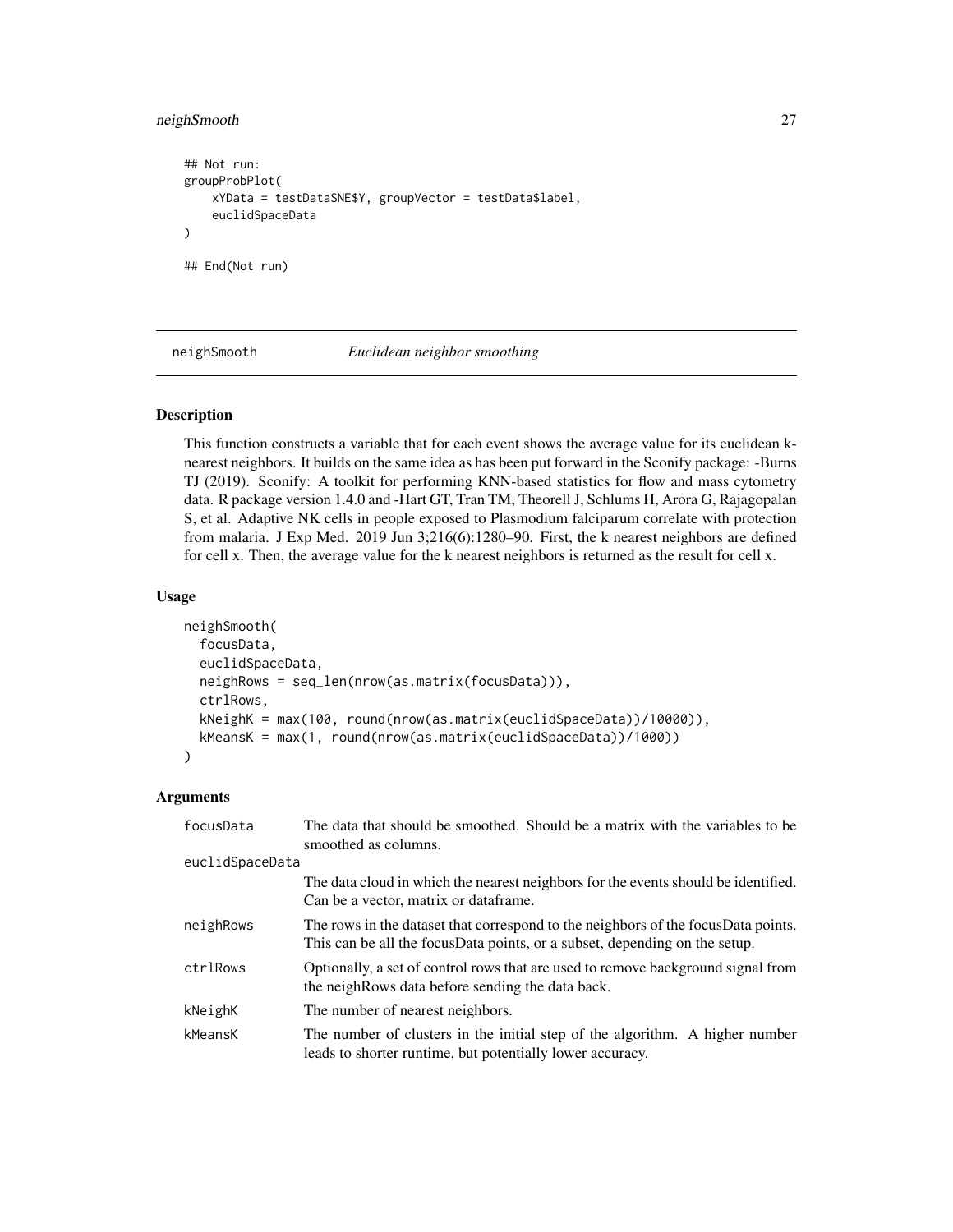An object of the same dimensions as focusData that has been smoothed.

#### Examples

```
data(testData)
data(testDataSNE)
euclidSpaceData <-
    testData[, c(
        "SYK", "CD16", "CD57", "EAT.2",
        "CD8", "NKG2C", "CD2", "CD56"
    )]
## Not run:
smoothGroupVector <- neighSmooth(
    focusData = as.numeric(testData$label),
    euclidSpaceData
\lambda## End(Not run)
```
nUniqueNeighDons *How many donors are contained among the nearest neighbors?*

# Description

This function constructs a variable that for each event shows the number of donors in its nearest neighbor surroundings. It builds on the same idea as has been put forward in the Sconify package: -Burns TJ (2019). Sconify: A toolkit for performing KNN-based statistics for flow and mass cytometry data. R package version 1.4.0 and -Hart GT, Tran TM, Theorell J, Schlums H, Arora G, Rajagopalan S, et al. Adaptive NK cells in people exposed to Plasmodium falciparum correlate with protection from malaria. J Exp Med. 2019 Jun 3;216(6):1280–90. First, the k nearest neighbors are defined for cell x. Then, the number of donors in the k nearest neighbor cloud is returned.

#### Usage

```
nUniqueNeighDons(
  donorData,
  euclidSpaceData,
  neighRows = seq_len(nrow(as.matrix(donorData))),
  ctrlRows,
  kNeighK = max(100, round(nrow(as.matrix(euclidSpaceData))/10000)),
  kMeansK = max(1, round(nrow(as.matrix(euclidSpaceData))/1000))
)
```
<span id="page-27-0"></span>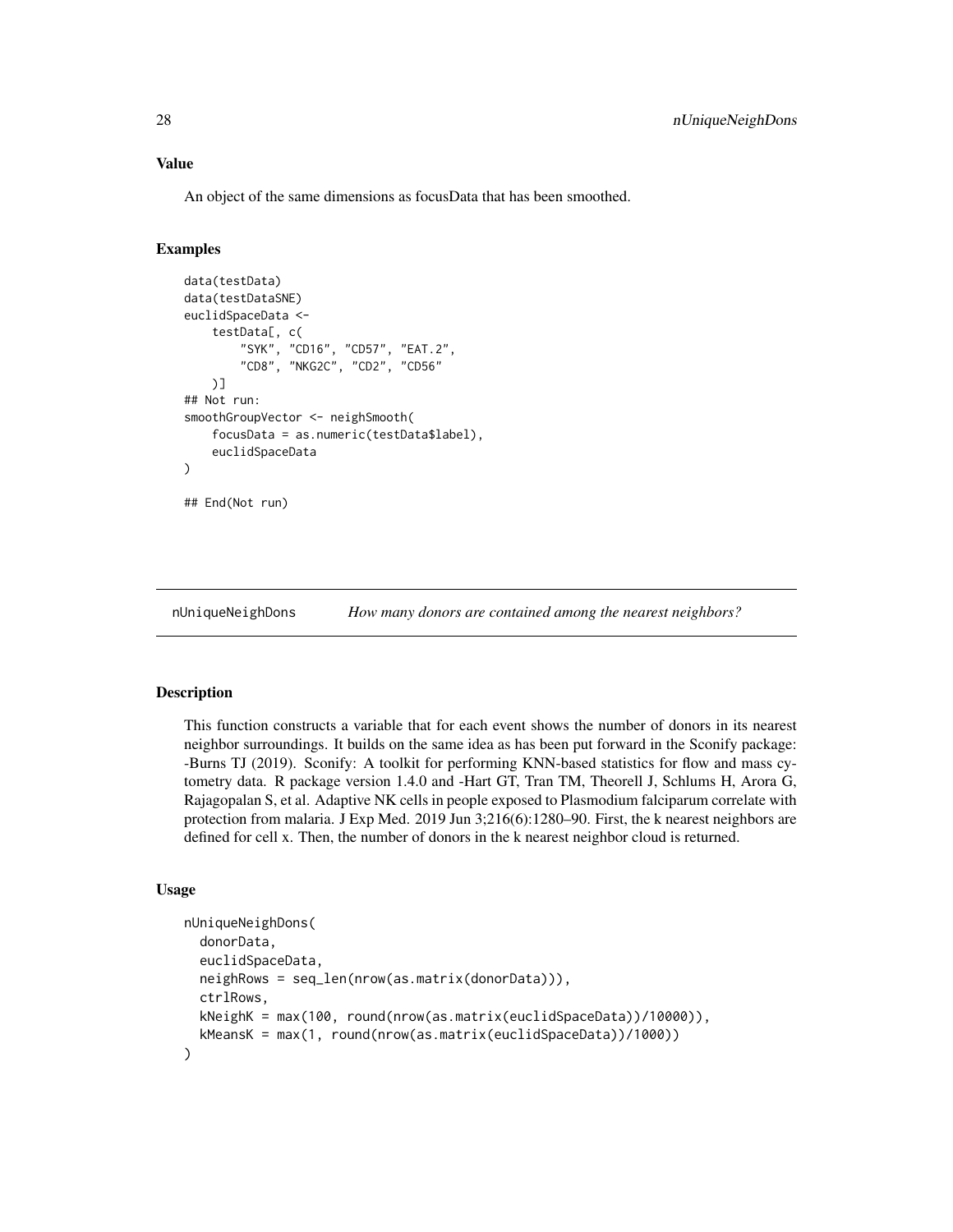#### <span id="page-28-0"></span>testData 29

# Arguments

| donorData<br>euclidSpaceData | The donor information.                                                                                                                                          |
|------------------------------|-----------------------------------------------------------------------------------------------------------------------------------------------------------------|
|                              | The data cloud in which the nearest neighbors for the events should be identified.<br>Can be a vector, matrix or dataframe.                                     |
| neighRows                    | The rows in the dataset that correspond to the neighbors of the donorData points.<br>This can be all the donorData points, or a subset, depending on the setup. |
| ctrlRows                     | Optionally, a set of control rows that are used to remove background signal from<br>the neigh Rows data before sending the data back.                           |
| kNeighK                      | The number of nearest neighbors.                                                                                                                                |
| kMeansK                      | The number of clusters in the initial step of the algorithm. A higher number<br>leads to shorter runtime, but potentially lower accuracy.                       |

# Value

An object of the same dimensions as donorData that has been smoothed.

# Examples

```
data(testData)
data(testDataSNE)
euclidSpaceData <-
   testData[, c(
        "SYK", "CD16", "CD57", "EAT.2",
        "CD8", "NKG2C", "CD2", "CD56"
   )]
## Not run:
nDonorsVector <- nUniqueNeighDons(
    donorData = as.numeric(testData$label),
    euclidSpaceData
)
## End(Not run)
```
testData *A 14 color flow cytometry dataset for example execution and playing around*

# Description

This dataset is a 14 color pre-compensated, transformed flow cytometry dataset focusing on cytotoxic lymphocytes, where dead cells have been removed. To make examples very obvious, differences have been artificially exaggregated in the data. The dataset is produced by J. Theorell.

#### Usage

data("testData")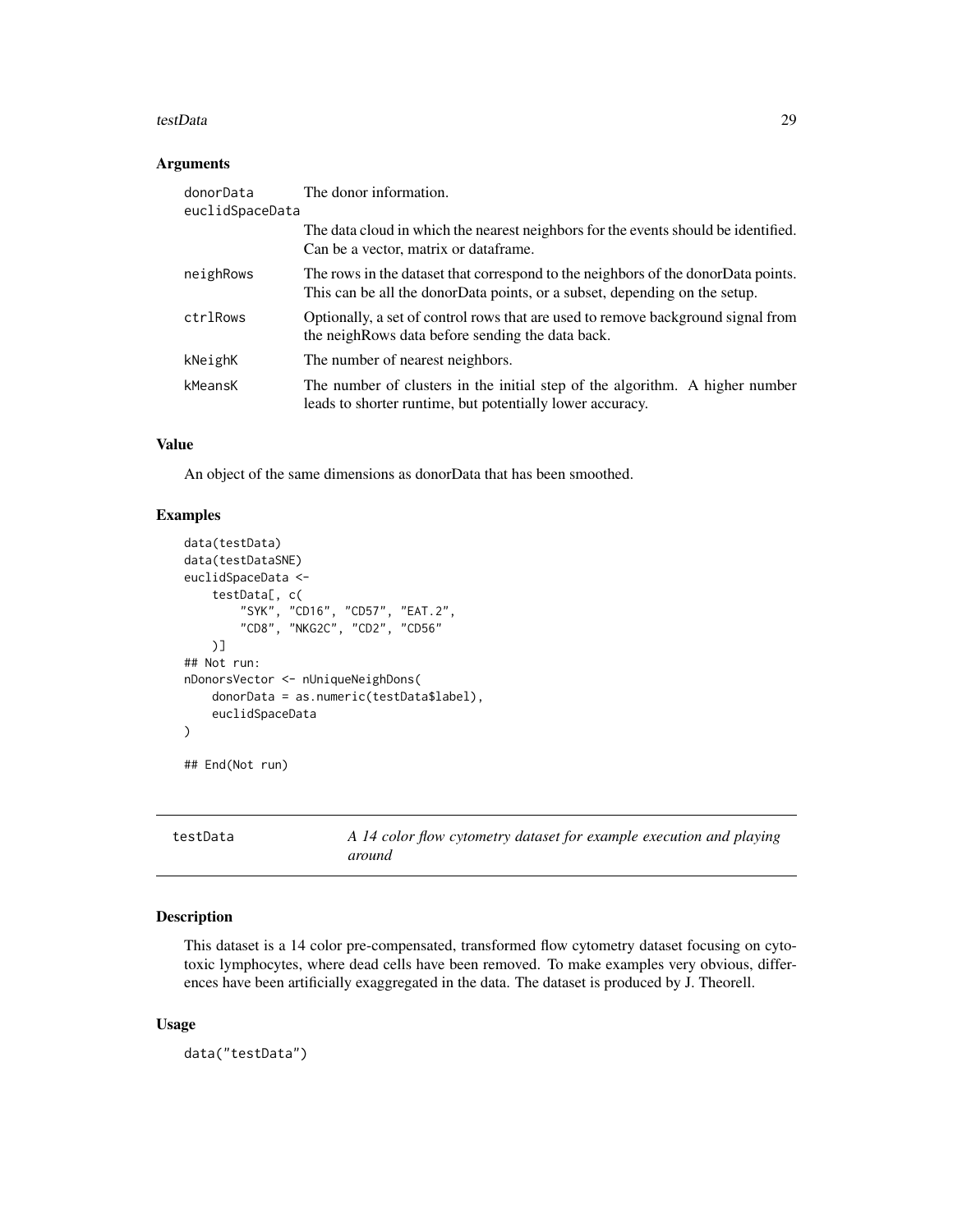# Format

An object of class 'data.frame';

testDataDepeche *A depeche clustering of the testData set*

#### Description

This is a depeche clustering of the testData dataset. It has been generated with the Rtsne.multicore package

# Usage

data(testDataDepeche)

# Format

An object of class 'list';

# Details

produced by J. Theorell.

testDataSNE *SNE of the testData set*

# Description

This is a t-distributed stochastic neighbor embedding of the testData dataset. It has been generated with the Rtsne.multicore package.

#### Usage

data(testDataSNE)

#### Format

An object of class 'list';

# References

Jesse H. Krijthe (2015). Rtsne: T-Distributed Stochastic Neighbor Embedding using a Barnes-Hut Implementation [\(GitHub\)](https://github.com/RGLab/Rtsne.multicore/issues/5)

<span id="page-29-0"></span>